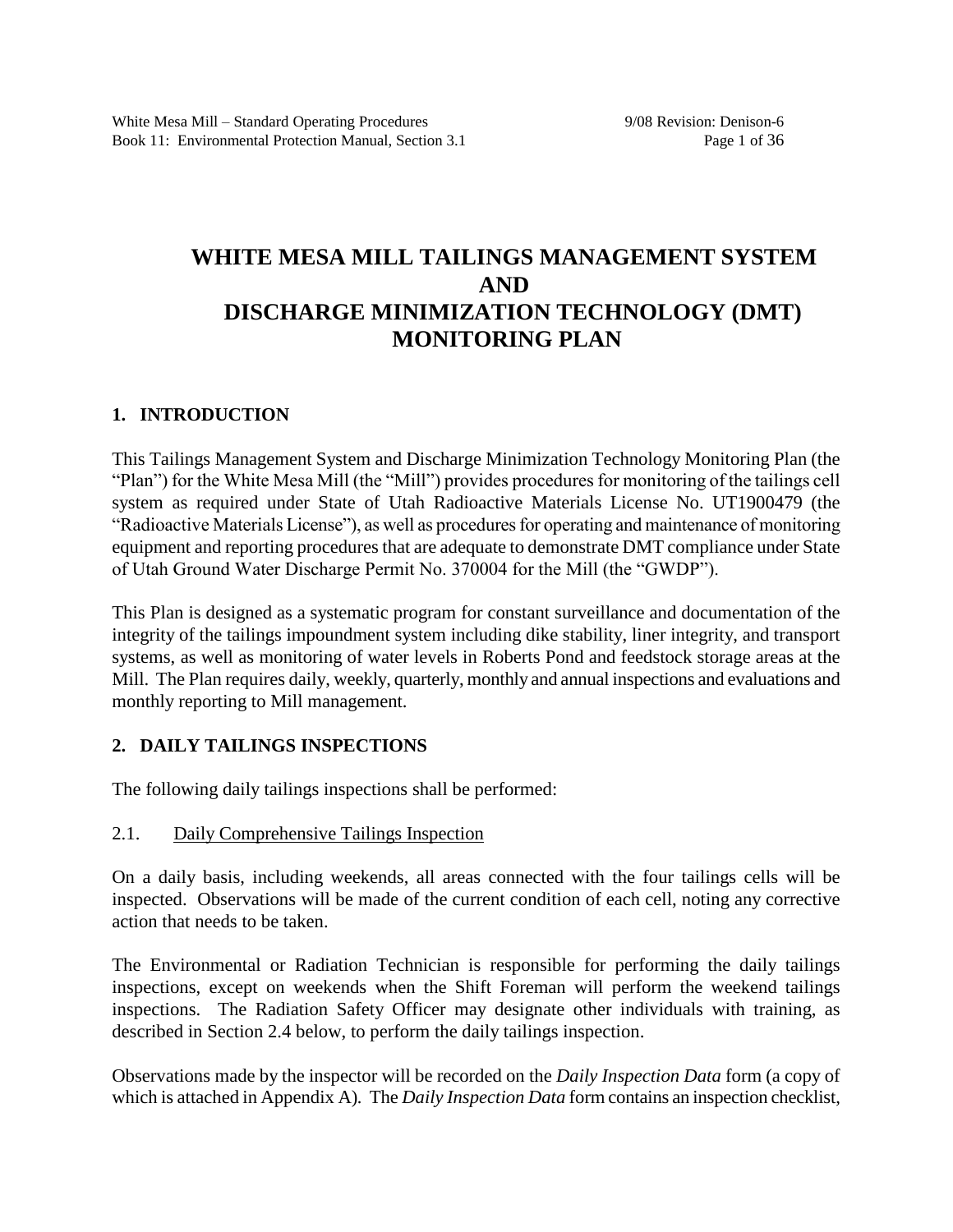which includes a tailings cells map, and spaces to record observations, especially those of immediate concern and those requiring corrective action. The inspector will place a check by all inspection items that appear to be operating properly. Those items where conditions of potential concern are observed should be marked with an "X". A note should accompany the "X" specifying what the concern is and what corrective measures will resolve the problem. This observation of concern should be noted on the form until the problem has been remedied. The date that corrective action was taken should be noted as well.

Areas to be inspected include the following: Cell 1, 2, 3, and 4A, Dikes 1, 2, 3, 4A-S, and 4A-W, wind movement of tailings, effectiveness of dust minimization methods, spray evaporation, Cell 2 spillway, Cell 3 spillway, Cell 3 and 4A liquid pools and associated liquid return equipment, cell leak detection systems, and the wildlife ponds.

Operational features of the tailings area are checked for conditions of potential concern. The following items require visual inspection during the daily tailings inspection:

a) Tailings slurry and SX raffinate transport systems from the Mill to the active disposal cell(s), and pool return pipeline and pumps.

> Daily inspections of the tailings lines are required to be performed when the Mill is operating. The lines to be inspected include the: tailings slurry lines from CCD to the active tailings cell; SX raffinate lines that can discharge into Cell 1, Cell 3 or Cell 4A; the pond return line from the tailings area to the Mill; and, lines transporting pond solutions from one cell to another.

- b) Cell 1.
- c) Cell 2.
- d) Cell 3.
- e) Cell 4A.
- f) Dike structures including dikes 1, 2, 3, 4A-S, and 4A-W.
- g) The Cell 2 spillway, Cell 3 spillway, Cell 3 and Cell 4A liquid pools and associated liquid return equipment.
- h) Presence of wildlife and/or domesticated animals in the tailings area, including waterfowl and burrowing animal habitations.
- i) Spray evaporation pumps and lines.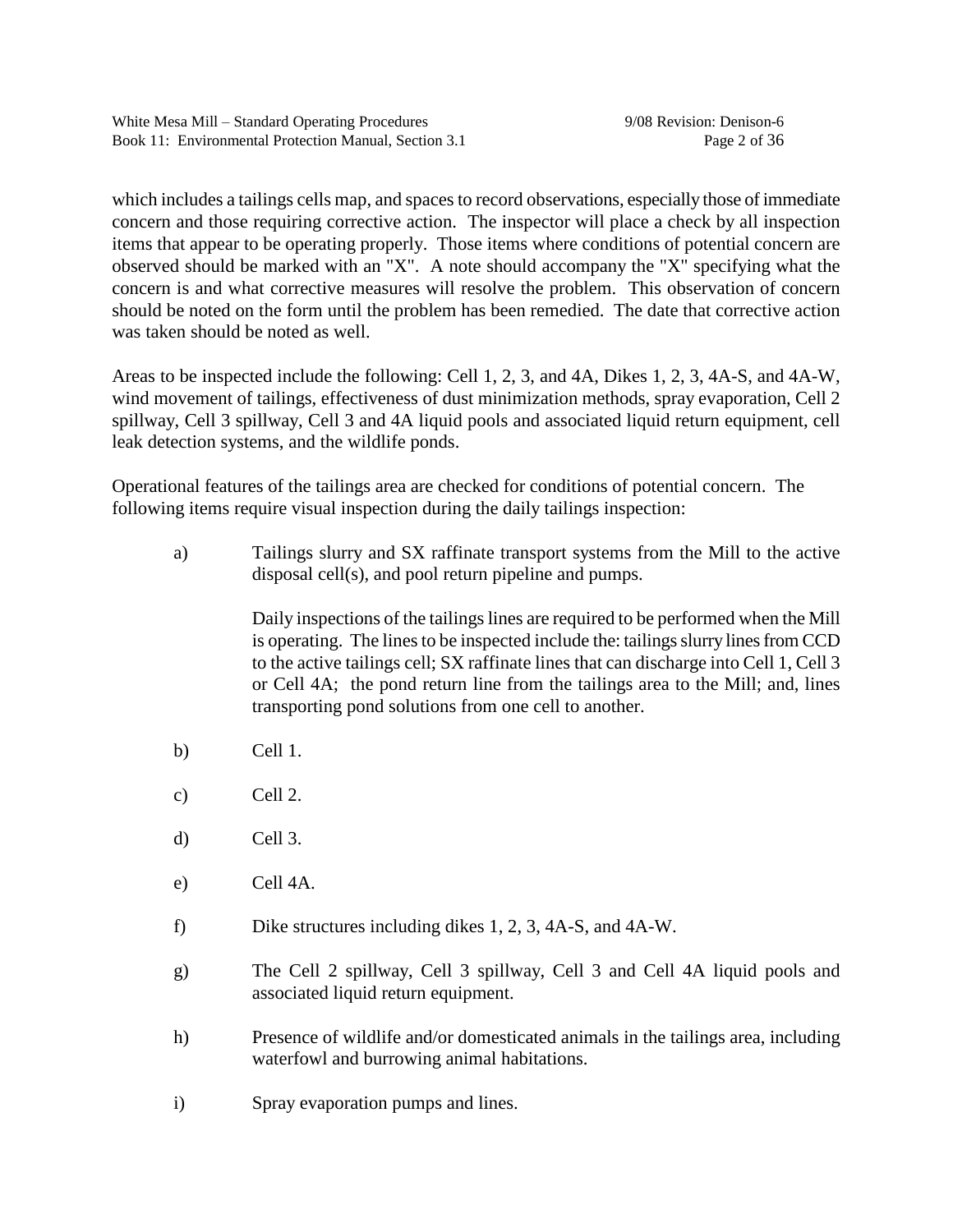j) Wind movement of tailings and dust minimization.

Wind movement of tailings will be evaluated for conditions which may require initiation of preventative dust minimization measures for cells containing tailings sand. During tailings inspection, general surface conditions will be evaluated for the following: 1) areas of tailings subject to blowing and/or wind movement, 2) liquid pool size, 3) areas not subject to blowing and/or wind movement, expressed as a percentage of the total cell area. The evaluations will be reviewed on a weekly basis, or more frequently if warranted, and will be used to direct dust minimization activities.

- k) Observation of flow and operational status of the dust control/spray evaporation system(s).
- l) Observations of any abnormal variations in tailings pond elevations in Cells 1, 3, and 4A.
- m) Locations of slurry and SX discharge within the active cells. Slurry and SX discharge points need to be indicated on the tailings cells map included in the *Daily Inspection Data* form*.*
- n) An estimate of flow for active tailings slurry and SX line(s).
- o) An estimate of flow in the solution return line(s).
- p) Daily measurements in the leak detection system (LDS) sumps of the tailings cells will be made when warranted by changes in the solution level of the respective leak detection system.

The trigger for further action when evaluating the measurements in the Cell 1 and Cell 3 leak detection systems is a gain of more than 12 inches in 24 hours. The solution level in Cell 4A leak detection is not allowed to be more than 1.0 foot above the lowest point on the bottom flexible membrane liner (elevation 5556.14 feet amsl). If any of these observation are made, the Mill Manager should be notified immediately and the leak detection system pump started.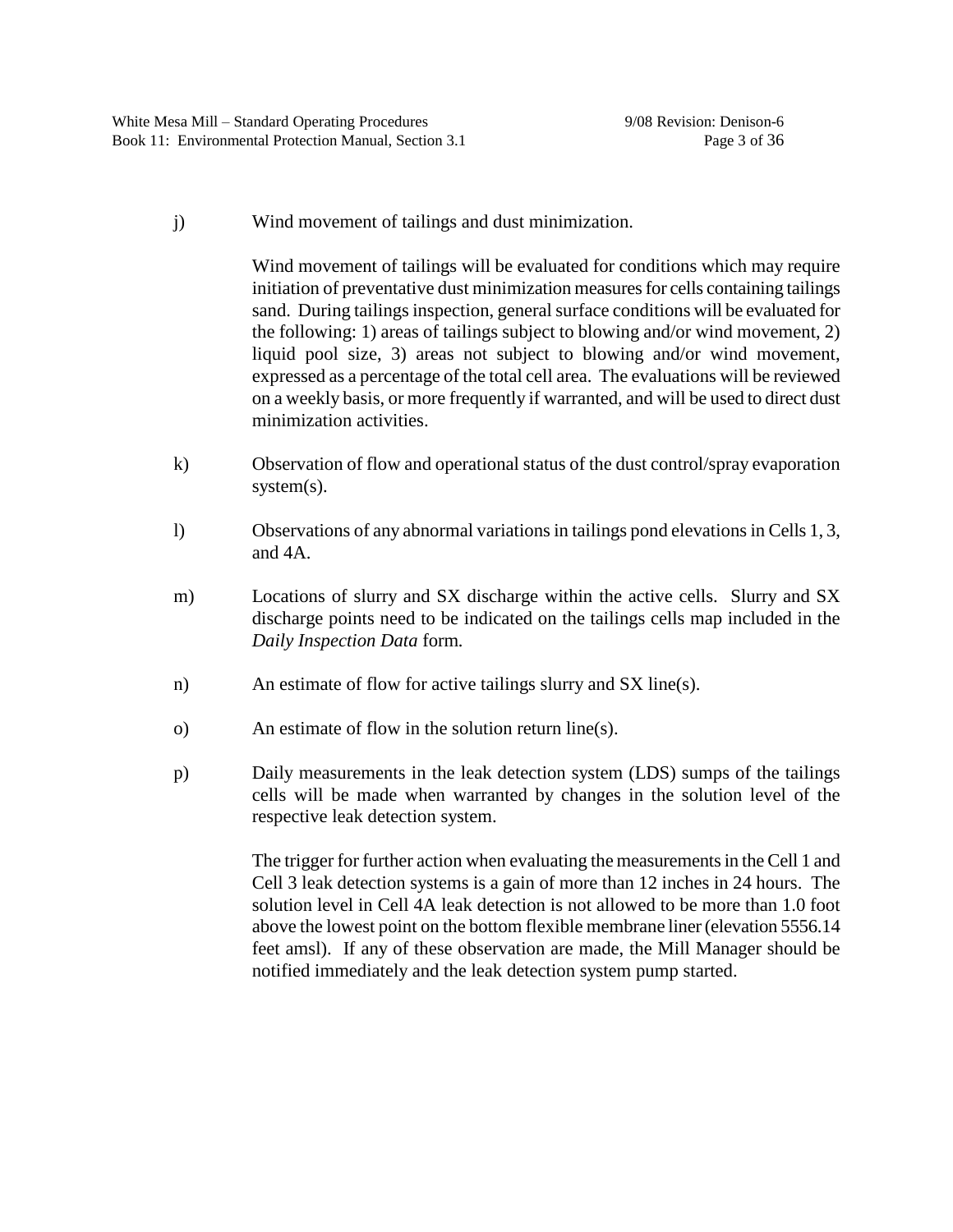Whenever the leak detection system pump is operating and the flow meter totalizer is recording, a notation of the date and the time will be recorded on the *Daily Inspection Data* form. This data will be used in accordance with License Condition 11.3.B through 11.3.E of the Mill's Radioactive Materials License, to determine whether or not the flow rate into the leak detection system is in excess of the License Conditions.

q) An estimate of the percentage of the tailings beach surface area and solution pool area is made, including estimates of solutions, cover areas, and tailings sands for Cells 3 and 4A.

Items (a), (m), (n), and (o) are to be done only when the Mill is operating. When the Mill is down, these items cannot be performed.

# 2.2. Daily Operations Inspection

During Mill operation, the Shift Foreman, or other person with the training specified in Section 2.4 below, designated by the Radiation Safety Officer, will perform an inspection of the tailings line and tailings area at least once per shift, paying close attention for potential leaks and to the discharges from the pipelines. Observations by the Inspector will be recorded on the appropriate line on the *Operating Foreman's Daily Inspection* form.

# 2.3. Daily Operations Patrol

In addition to the inspections described in Sections 2.1 and 2.2 above, a Mill employee will patrol the tailings area at least twice per shift during Mill operations to ensure that there are no obvious safety or operational issues, such as leaking pipes or unusual wildlife activity or incidences.

No record of these patrols need be made, but the inspectors will notify the Radiation Safety Officer and/or Mill management in the event that during their inspection they discover that an abnormal condition or tailings emergency has occurred.

# 2.4. Training

All individuals performing inspections described in Sections 2.1 and 2.2 above must have Tailings Management System training as set out in the Tailings Inspection Training procedure, which is attached as Appendix B. This training will include a training pack explaining the procedure for performing the inspection and addressing inspection items to be observed. In addition, each individual, after reviewing the training pack, will sign a certification form, indicating that training has been received relative to his/her duties as an inspector.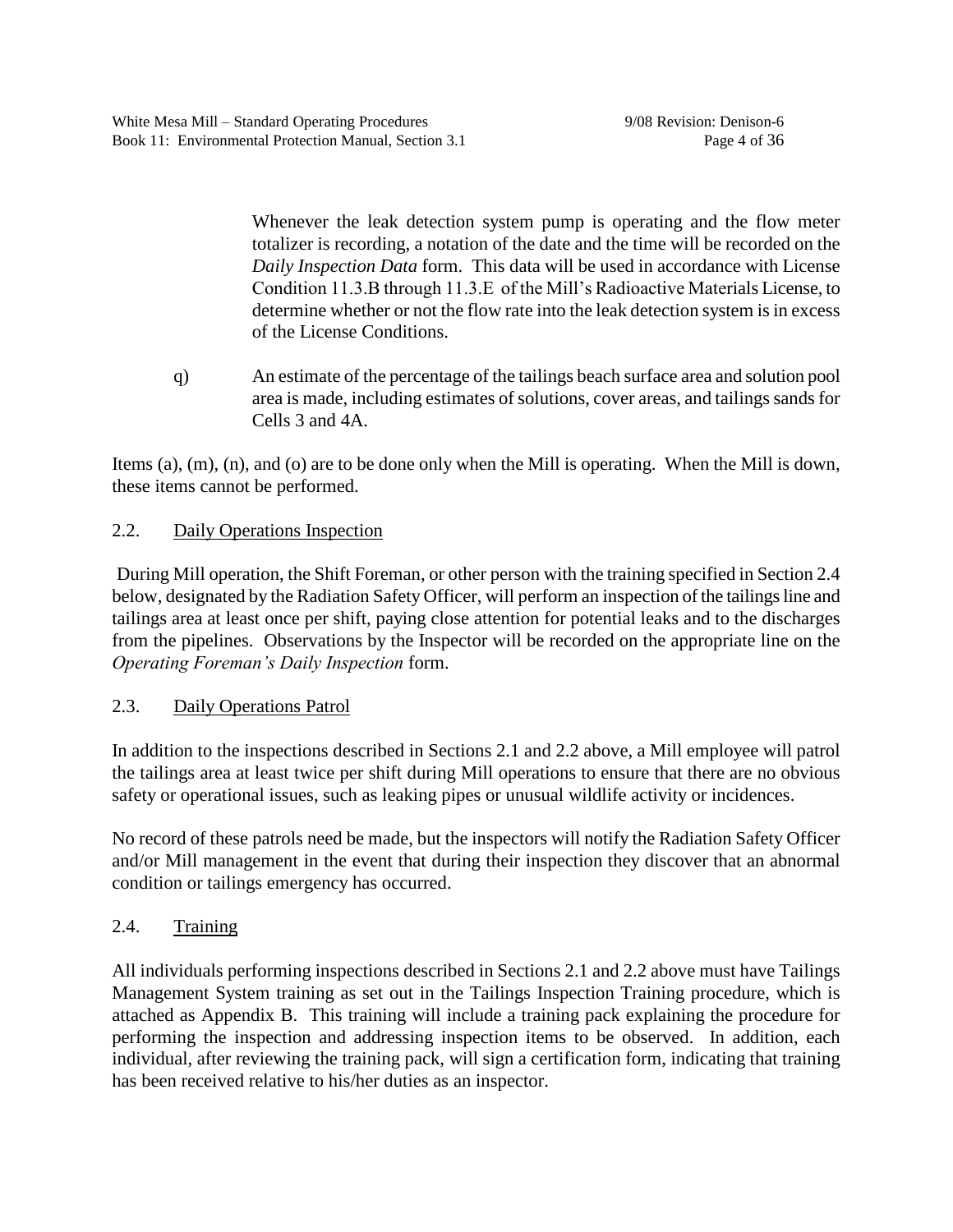# 2.5. Tailings Emergencies

Inspectors will notify the Radiation Safety Officer and/or Mill management immediately if, during their inspection, they discover that an abnormal condition exists or an event has occurred that could cause a tailings emergency. Until relieved by the Environmental or Radiation Technician or Radiation Safety Officer, inspectors will have the authority to direct resources during tailings emergencies.

Any major catastrophic events or conditions pertaining to the tailings area should be reported immediately to the Mill Manager or the Radiation Safety Officer, one of whom will notify Corporate Management. If dam failure occurs, notify your supervisor and the Mill Manager immediately. The Mill Manager will then notify Corporate Management, MSHA (303-231-5465), and the State of Utah, Division of Dam Safety (801-538-7200).

# **3. WEEKLY TAILINGS AND DMT INSPECTION**

# 3.1. Weekly Tailings Inspections

Weekly tailings inspections are to be conducted by the Radiation Safety Department and include the following:

# *a) Leak Detection Systems*

Each tailings cell's leak detection system shall be checked weekly to determine whether it is wet or dry. If marked wet, the liquid levels need to be measured and reported. In Cell 1 and Cell 3 the leak detection system is measured by use of a pipe that is removed from the system which will indicate the presence of solutions in the LDS system. The Cell 4A leak detection system is monitored on a continuous basis by use of a pressure transducer that feeds water level information to an electronic data collector. The pressure transducer is calibrated for fluid with a specific gravity of 1.0. The water levels are measured every hour and the information is stored for later retrieval. The water levels are measured to the nearest 0.10 inch. The data collector is currently programmed to store 7 days of water level information. The number of days of stored data can be increased beyond 7 days if needed. The water level data is downloaded to a laptop computer on a weekly basis and incorporated into the Mill's environmental monitoring data base, and into the files for weekly inspection reports of the tailings cell leak detection systems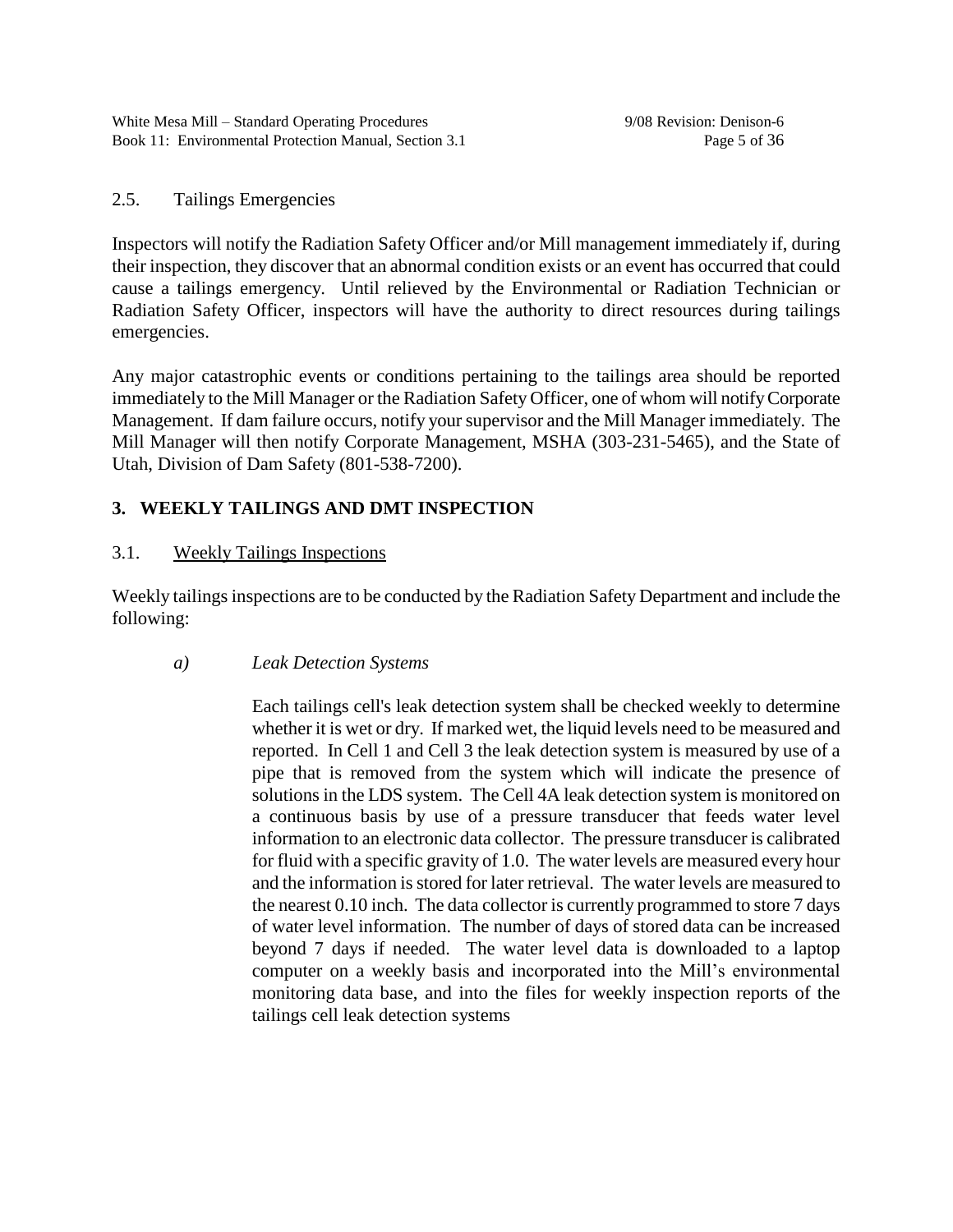If sufficient fluid is present in the leak detection system of any cell, the fluid shall be pumped from the LDS, to the extent reasonably possible, and record the volume of fluid recovered. Any fluid pumped from an LDA shall be returned to a disposal cell.

If fluid is pumped from an LDS, the flow rate shall be calculated by dividing the recorded volume of fluid recovered by the elapsed time since fluid was last pumped or increases in the LDS fluid levels were recorded, whichever is the more recent. This calculation shall be documented as part of the weekly inspection.

Upon the initial pumping of fluid from an LDS, a fluid sample shall be collected and analyzed in accordance with paragraph 11.3 C. of the Radioactive Materials License.

For Cell 4A, under no circumstance shall fluid head in the leak detection system sump exceed a 1-foot level above the lowest point in the lower flexible membrane liner. To determine the Maximum Allowable Daily LDS Flow Rates in the Cell 4A leak detection system, the total volume of all fluids pumped from the LDS on a weekly basis shall be recovered from the data collector, and that information will be used to calculate an average volume pumped per day. Under no circumstances shall the daily LDS flow volume exceed 24,160 gallons/day. The maximum daily LDS flow volume will be compared against the measured cell solution levels detailed on Table 1 in Appendix E, to determine the maximum daily allowable LDS flow volume for varying head conditions in Cell 4A.

# *b) Slimes Drain Water Level Monitoring*

- (i) Cell 3 is an active tailings cell while Cell 2 is partially reclaimed with approximately 90% of the surface covered by platform fill. Each cell has a slimes drain system which aids in dewatering the slimes and sands placed in the cell;
- (ii) Cell 2 has a pump placed inside of the slimes drain access pipe at the bottom of the slimes drain. As taken from actual measurements, the bottom of the slimes drain is 38 feet below a water level measuring point at the centerline of the slimes drain access pipe, at the ground surface level. This means that the bottom of the slimes drain pool and the location of the pump are one foot above the lowest point of the FML in Cell 2, which, based on construction reports, is at a depth of 39 feet below the water level measuring point on the slimes drain access pipe for Cell 2;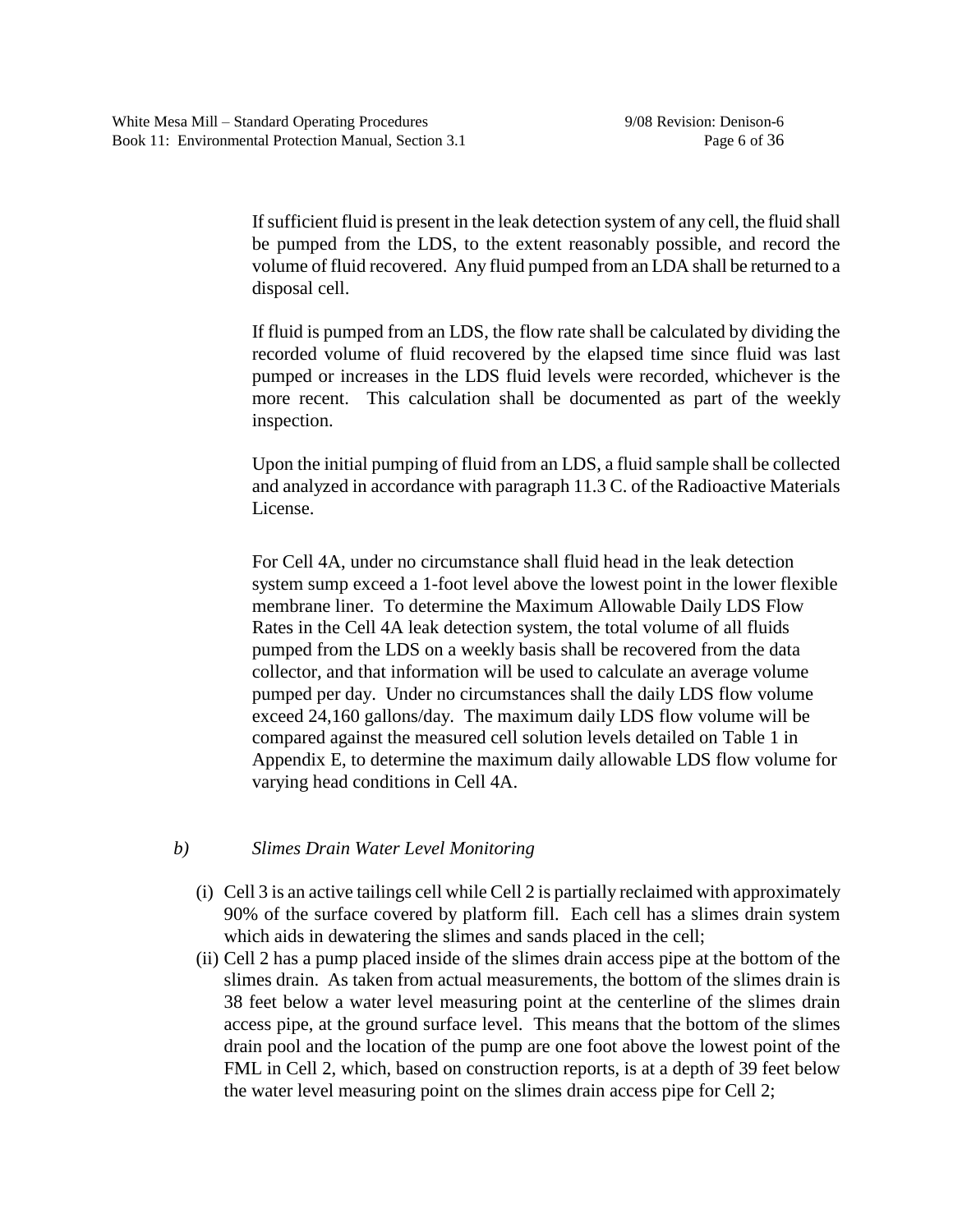- (iii)The slimes drain pump in Cell 2 is on a timed system, under which it pumps for 15 minutes each hour, thereby allowing the slimes wastewater to recharge for 45 minutes before being pumped again. Based on measurements taken in August 2006, the water level in the Cell 2 slimes drain recharges to a depth of about 28.50 feet before each pumping and is pumped to a depth of 38 feet after each pumping, in each case measured below the water level measuring point on the slimes drain access pipe. The average wastewater head in the Cell 2 slimes drain is therefore about 5 feet. The depth to water of about 28.50 feet after recharge is below the phreatic surface of tailings Cell 2, which is at a depth of about 20 feet below the water level measuring point on the slimes drain access pipe. As a result, there is a continuous flow of wastewater from Cell 2 into the slimes drain collection system. Mill management considers that the average allowable wastewater head in the Cell 2 slimes drain resulting from pumping at these intervals is satisfactory and is as low as reasonably achievable. Based on past experience, cycling the pump more than 15 minutes every hour can result in more replacement costs for pumps and more resulting system downtime;
- (iv)The Cell 2 slimes drain pump is checked weekly to observe that it is operating and that the timer is set properly, which is noted on the Weekly Tailings Inspection Form. If at any time the pump is observed to be not working properly, it will be fixed or replaced within 15 days;
- (v) Depth to wastewater in the Cell 2 slimes drain access pipe shall be monitored and recorded weekly to determine maximum and minimum fluid head before and after a pumping cycle, respectively. All head measurements must be made from the same measuring point (the notch at the north side of the access pipe), and made to the nearest 0.01 foot. The results will be recorded as depth-in-pipe measurements on the Weekly Tailings Inspection Form;
- (vi)On a monthly basis, the slimes drain pump will be turned off and the wastewater in the slimes drain access pipe will be allowed to stabilize for at least 90 hours. Once the water level has stabilized (based on no change in water level for three (3) successive readings taken no less than one (1) hour apart) the water level of the wastewater will be measured and recorded as a depth-in-pipe measurement on the Monthly Inspection Data form, by measuring the depth to water below the water level measuring point on the slimes drain access pipe;
- (vii) No process liquids shall be allowed to be discharged into Cell 2;
- (viii) If at any time the most recent average annual head in the Cell 2 slimes drain is found to have increased above the average head for the previous calendar year, the Licensee will comply with the requirements of Part I.G.3 of the GWDP, including the requirement to provide notification to the Executive Secretary orally within 24 hours followed by written notification;
- (ix)Because Cell 3 and Cell 4A are currently active, no pumping from the Cell 3 or Cell 4A slimes drain is authorized. Prior to initiation of tailings dewatering operations for Cell 3 or Cell 4A, a similar procedure will be developed for ensuring that average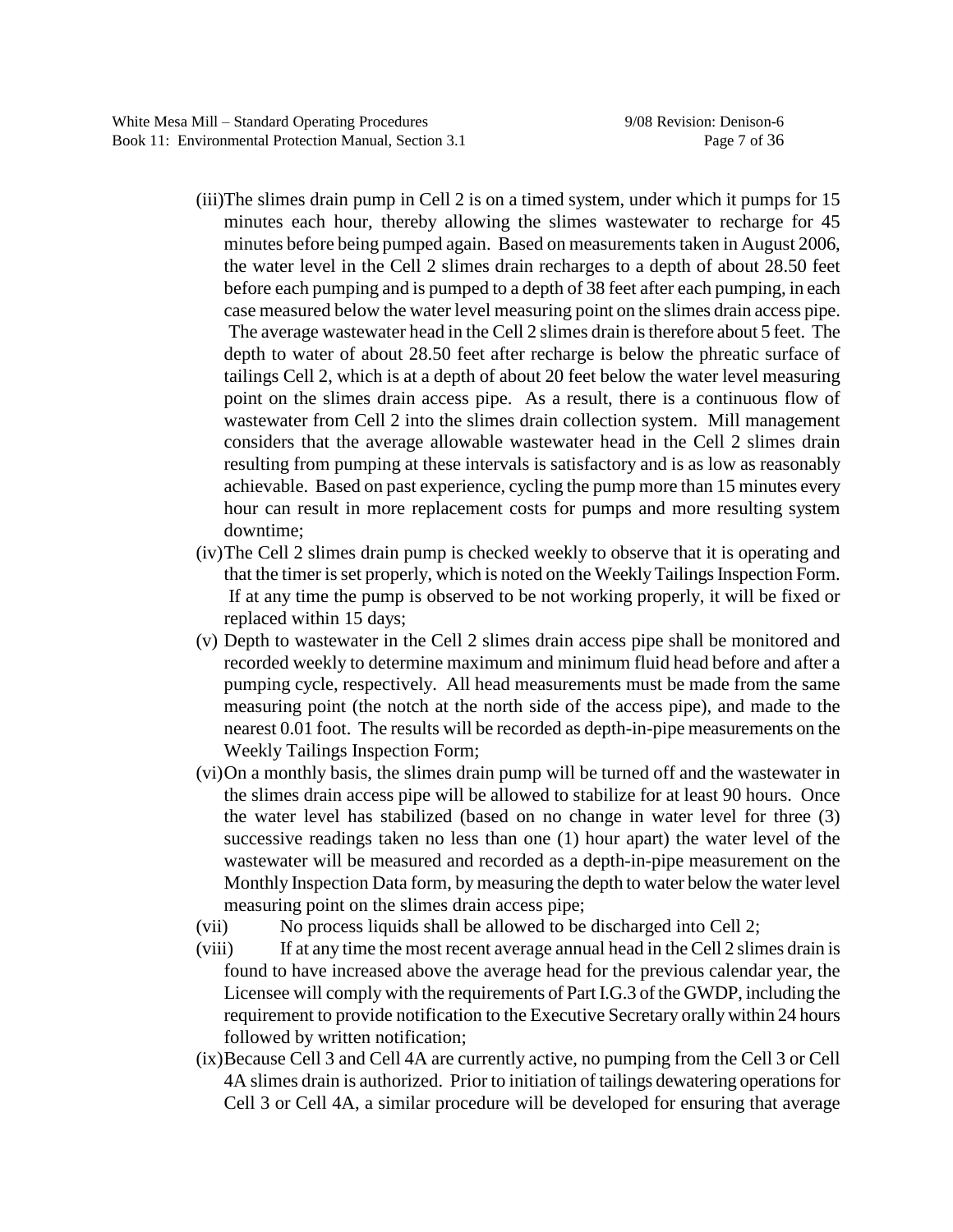head elevations in the Cell 3 and Cell 4A slimes drains are kept as low as reasonably achievable, and that the Cell 3 and Cell 4A slimes drains are inspected and the results reported in accordance with the requirements of the permit."

*c) Wind Movement of Tailings*

An evaluation of wind movement of tailings or dusting and control measures shall be taken if needed.

*d) Tailings Wastewater Pool Elevation Monitoring*

Solution elevation measurements in Cells 1, 3 and 4A and Roberts Pond are to be taken by survey on a weekly basis as follows:

- (i) The survey will be performed by the Mill's Radiation Safety Officer or designee (the "Surveyor") with the assistance of another Mill worker (the "Assistant");
- (ii) The survey will be performed using a survey instrument (the "Survey Instrument") accurate to 0.01 feet, such as a Sokkai No. B21, or equivalent, together with a survey rod (the "Survey Rod") having a visible scale in 0.01 foot increments;
- (iii)The reference Points (the "Reference Points") for Cells 1, 3 and 4A, and Roberts Pond are known points established by professional survey. For Cell 1 and Roberts Pond, the Reference Point is a wooden stake with a metal disk on it located on the southeast corner of Cell 1. The elevation of the metal disk (the "Reference Point" Elevation") for Cell 1 and Roberts Pond is at  $5,623.14$  feet above mean sea level ("FMSL"). For Cell 3 and cell 4A, the Reference Point is a piece of metal rebar located on the south dike of Cell 3. The elevation at the top of this piece of rebar (the Reference Point Elevation for Cell 3 and cell 4A) is at 5,607.83 FMSL;
- (iv) The Surveyor will set up the Survey Instrument in a location where both the applicable Reference Point and pond surface are visible. For Cell 1 and Roberts Pond, this is typically on the road on the Cell 1 south dike between Cell 1 and Roberts Pond, approximately 100 feet east of the Cell 1/Roberts Pond Reference Point. For Cell 3 and Cell 4A, this is typically on the road on the Cell 3 dike approximately 100 feet east of the Cell 3 Reference Point;
- (v) Once in location, the Surveyor will ensure that the Survey Instrument is level by centering the bubble in the level gauge on the Survey Instrument;
- (vi)The Assistant will place the Survey Rod vertically on the Reference Point (on the metal disk on the Cell 1/Roberts Pond Reference Point and on the top of the rebar on the Cell 3 and cell 4A Reference Point. The Assistant will ensure that the Survey Rod is vertical by gently rocking the rod back and forth until the Surveyor has established a level reading;
- (vii) The Surveyor will focus the cross hairs of the Survey Instrument on the scale on the Survey Rod, and record the number (the "Reference Point Reading"), which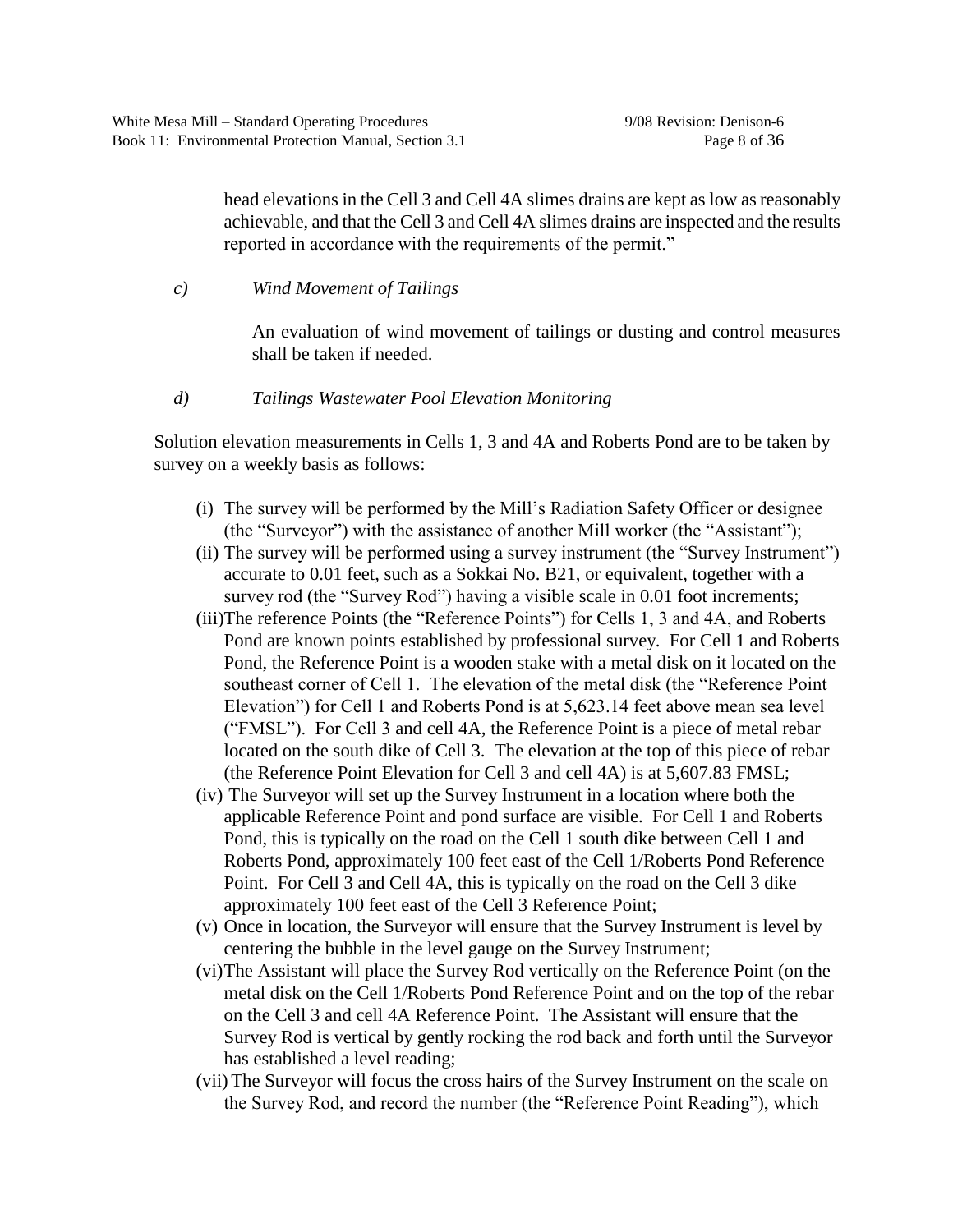represents the number of feet the Survey Instrument is reading above the Reference Point;

- (viii) The Assistant will then move to a designated location where the Survey Rod can be placed on the surface of the main solution pond in the Cell or Roberts Pond, as the case may be. These designated locations, and the methods to be used by the Assistant to consistently use the same locations are as follows:
	- A. Cell 3

A stake has been place in the central area of the south dike of Cell 3. The Assistant will walk perpendicular to the dike from the stake to the nearest point on the liquid surface of Cell 3 and place the Survey Rod at that location;

B. Cell 4A

The Assistant will walk down the slope in the northeast corner of Cell 4A and place the Survey Rod at the liquid level.

C. Cell 1

A mark has been painted on the north side of the ramp going to the pump platform in Cell 1. The Assistant will place the Survey Rod against that mark and hold the rod vertically, with one end just touching the liquid surface; and

D Roberts Pond

A mark has been painted on the railing of the pump stand in Roberts Pond. The Assistant will place the Survey Rod against that mark and hold the rod vertically, with one end just touching the liquid surface.

Based on the foregoing methods, the approximate coordinate locations for the measuring points for Roberts Pond and the Cells are:

|              | Northing | Easting   |
|--------------|----------|-----------|
| Roberts Pond | 323,041  | 2,579,697 |
| Cell 1       | 322,196  | 2,579,277 |
| Cell 3       | 320,508  | 2,577,760 |
| Cell 4A      | 320,300  | 2,579,360 |

These coordinate locations may vary somewhat depending on solution elevations in the Pond and Cells;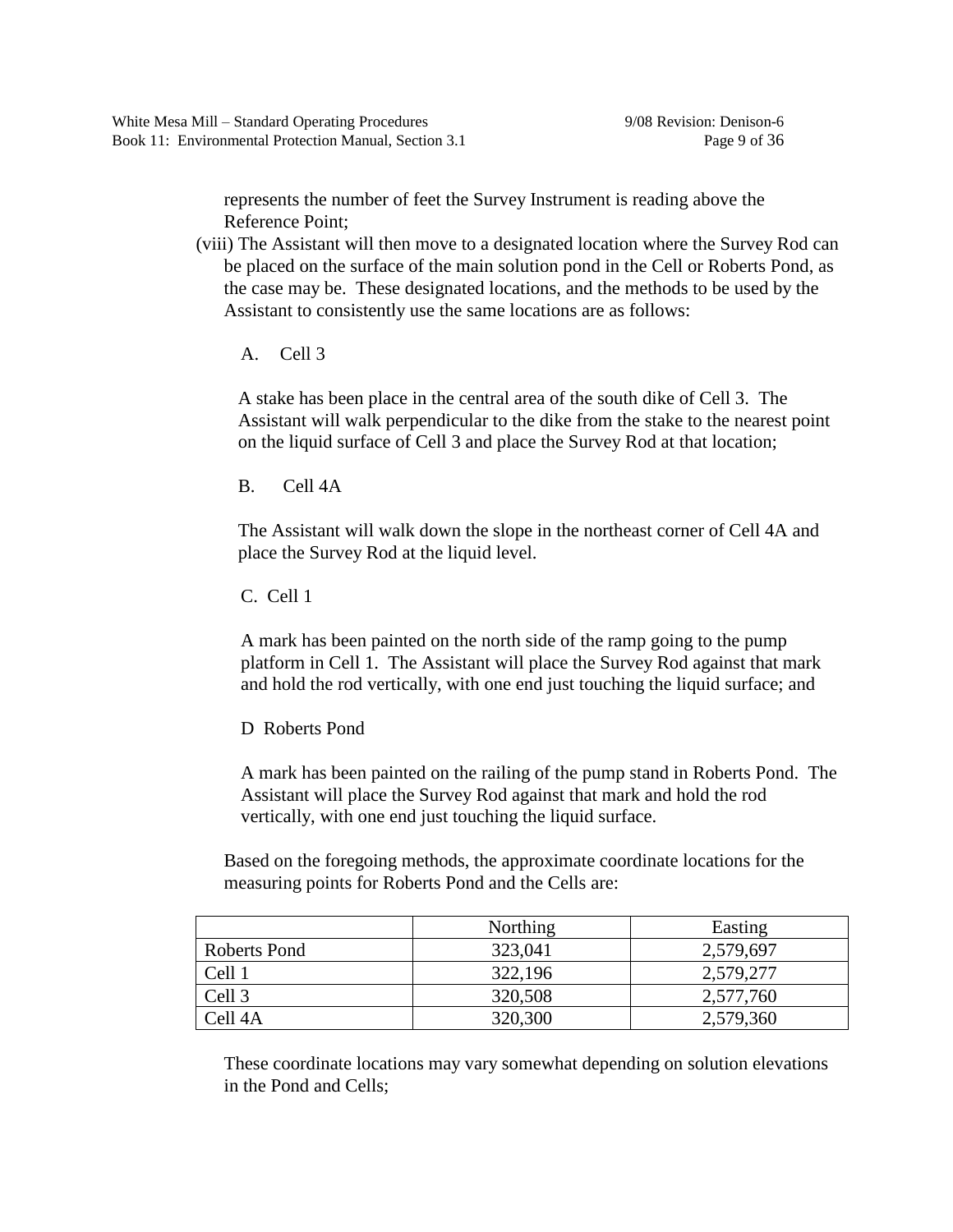- (ix)The Assistant will hold the Survey Rod vertically with one end of the Survey Rod just touching the pond surface. The Assistant will ensure that the Survey Rod is vertical by gently rocking the rod back and forth until the Surveyor has established a level reading;
- (x) The Surveyor will focus the cross hairs of the Survey Instrument on the scale on the Survey Rod, and record the number (the "Pond Surface Reading"), which represents the number of feet the Survey Instrument is reading above the pond surface level.

The Surveyor will calculate the elevation of the pond surface as FSML by adding the Reference Point Reading for the Cell or Roberts Pond, as the case may be, to the Reference Point Elevation for the Cell or Roberts Pond and subtracting the Pond Surface Reading for the Cell or Roberts Pond, and will record the number accurate to 0.01 feet.

*e) Summary*

In addition, the weekly inspection should summarize all activities concerning the tailings area for that particular week.

Results of the weekly tailings inspection are recorded on the *Weekly Tailings and DMT Inspection* form. An example of the *Weekly Tailings and DMT Inspection* form is provided in Appendix A.

# 3.2. Weekly Inspection of Solution Levels in Roberts Pond

On a weekly basis, solution elevations are taken on Roberts Pond, in accordance with the procedures set out in Section 3.1 d) above. The Weekly solution level in Roberts Pond is recorded on the *Weekly Tailings and DMT Inspection* form. Based on historical observations, the FML at the Pond Surface Reading area for Roberts Pond, is approximately six inches above the lowest point on the pond's FML. If the pond solution elevation at the Pond Surface Reading area is at or below the FML for that area, the pond will be recorded as being dry.

# 3.3. Weekly Feedstock Storage Area Inspections

Weekly feedstock storage area inspections will be performed by the Radiation Safety Department, to confirm that:

- a) the bulk feedstock materials are stored and maintained within the defined area described in the GWDP, as indicated on the map attached hereto as Appendix D; and
- b) all alternate feedstock located outside the defined Feedstock Area are maintained within water tight containers.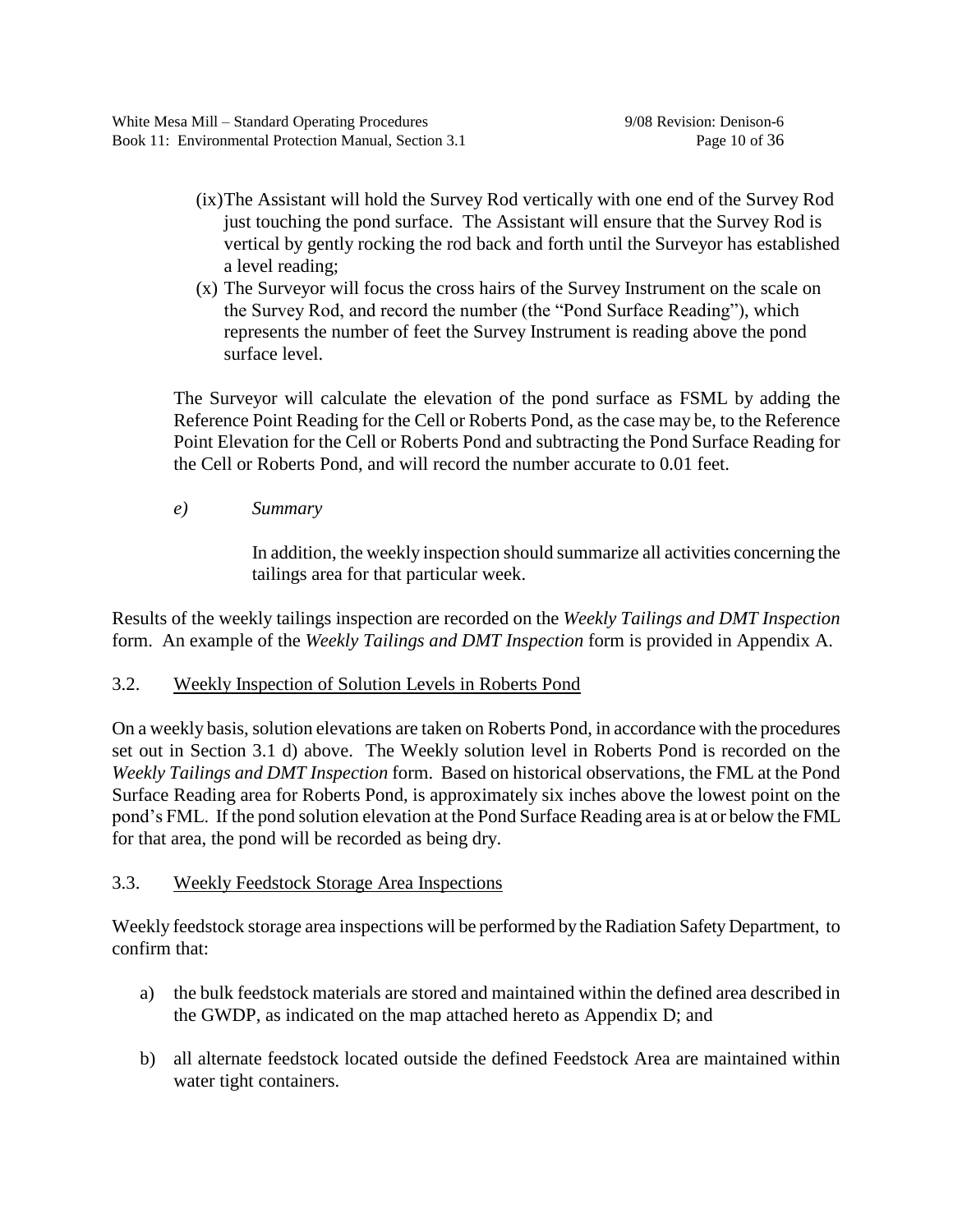The results of this inspection will be recorded on the *Ore Storage/Sample Plant Weekly Inspection Report*, a copy of which is contained in Appendix A. Any variance in stored materials from this requirement or observed leaking alternate feedstock drums or other containers will be brought to the attention of Mill Management and rectified within 15 days.

# **4. MONTHLY TAILINGS INSPECTION**

Monthly tailings inspections will be performed by the Radiation Safety Officer or his designee from the Radiation Safety Department and recorded on the *Monthly Inspection Data* form, an example of which is contained in Appendix A. Monthly inspections are to be performed no sooner than 14 days since the last monthly tailings inspection and can be conducted concurrently with the quarterly tailings inspection when applicable. The following items are to be inspected:

# *a) Tailings Slurry Pipeline*

When the Mill is operating, the slurry pipeline will be inspected at key locations to determine pipe wear. Pipe thickness will be measured using an ultrasonic device by either the radiation safety staff or other trained designees. The critical points of the pipe include bends, slope changes, valves, and junctions, which are critical to dike stability. These locations to be monitored will be determined by the Radiation Safety Officer or his designee from the Radiation Safety Department during the Mill run.

# *b) Diversion Ditches*

Diversion ditches 1, 2 and 3 shall be monitored monthly for sloughing, erosion, undesirable vegetation, and obstruction of flow. Diversion berm 2 should be checked for stability and signs of distress.

*c) Sedimentation Pond*

Activities around the Mill and facilities area sedimentation pond shall be summarized for the month.

# *d) Overspray Dust Minimization*

The inspection shall include an evaluation of overspray minimization, if applicable. This entails ensuring that the overspray system is functioning properly. In the event that overspray is carried more than 50 feet from the cell, the overspray system should be immediately shut-off.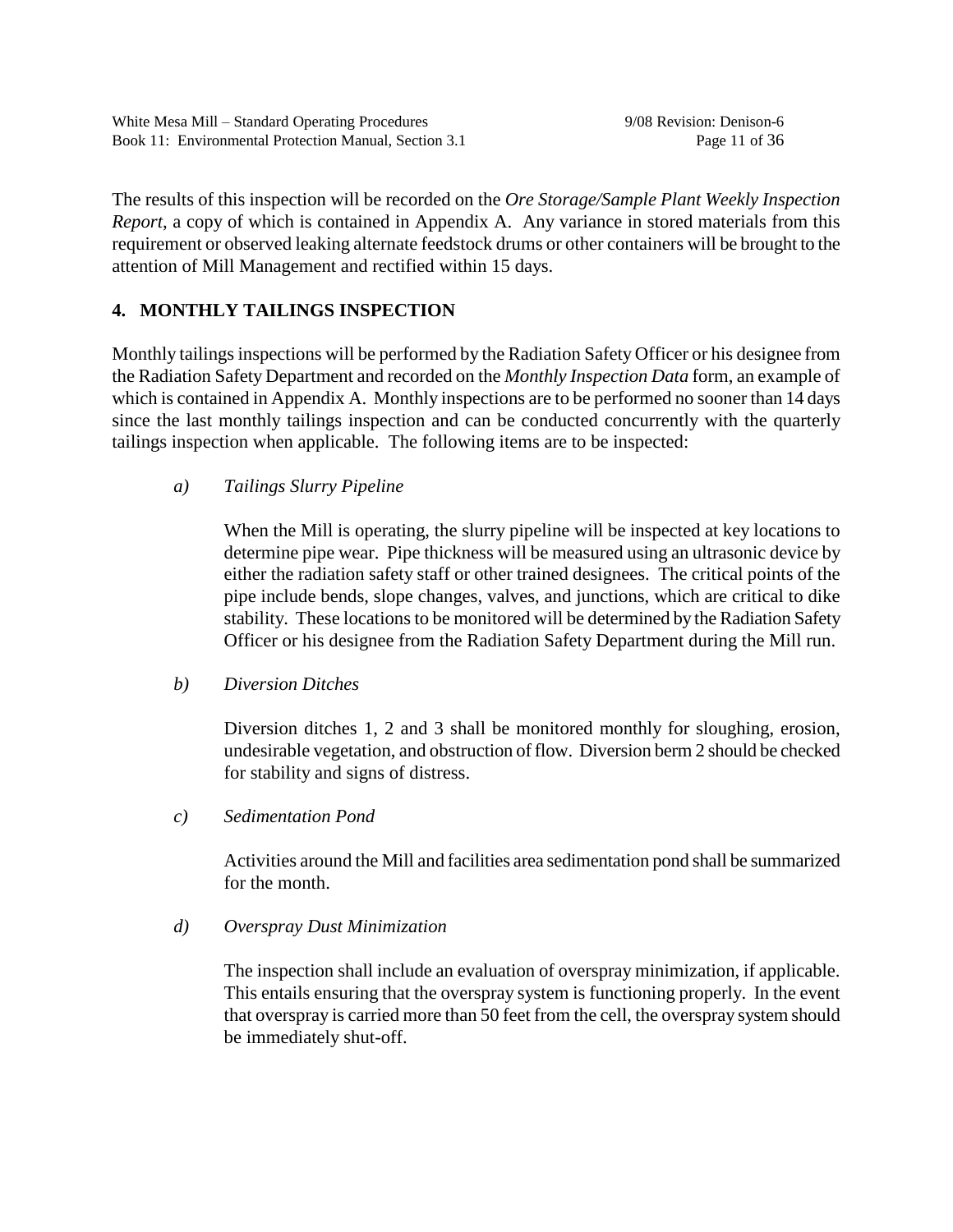## *e) Remarks*

A section is included on the *Monthly Inspection Data* form for remarks in which recommendations can be made or observations of concern can be documented.

*f) Summary of Daily, Weekly and Quarterly Inspections*

The monthly inspection will also summarize the daily, weekly and, if applicable, quarterly tailings inspections for the specific month.

In addition, settlement monitors are typically surveyed monthly and the results reported on the *Monthly Inspection Data* form.

# **5. QUARTERLY TAILINGS INSPECTION**

The quarterly tailings inspection is performed by the Radiation Safety Officer or his designee from the Radiation Safety Department, having the training specified in Section 2.4 above, once per calendar quarter. A quarterly inspection should be performed no sooner than 45 days since the previous quarterly inspection was performed.

Each quarterly inspection shall include an Embankment Inspection, an Operations/Maintenance Review, a Construction Review and a Summary, as follows:

# *a) Embankment Inspection*

The Embankment inspection involves a visual inspection of the crest, slope and toe of each dike for movement, seepage, severe erosion, subsidence, shrinkage cracks, and exposed liner.

*b) Operations/Maintenance Review*

The Operations/Maintenance Review consists of reviewing Operations and Maintenance activities pertaining to the tailings area on a quarterly basis.

*c) Construction Review*

The Construction Review consists of reviewing any construction changes or modifications made to the tailings area on a quarterly basis.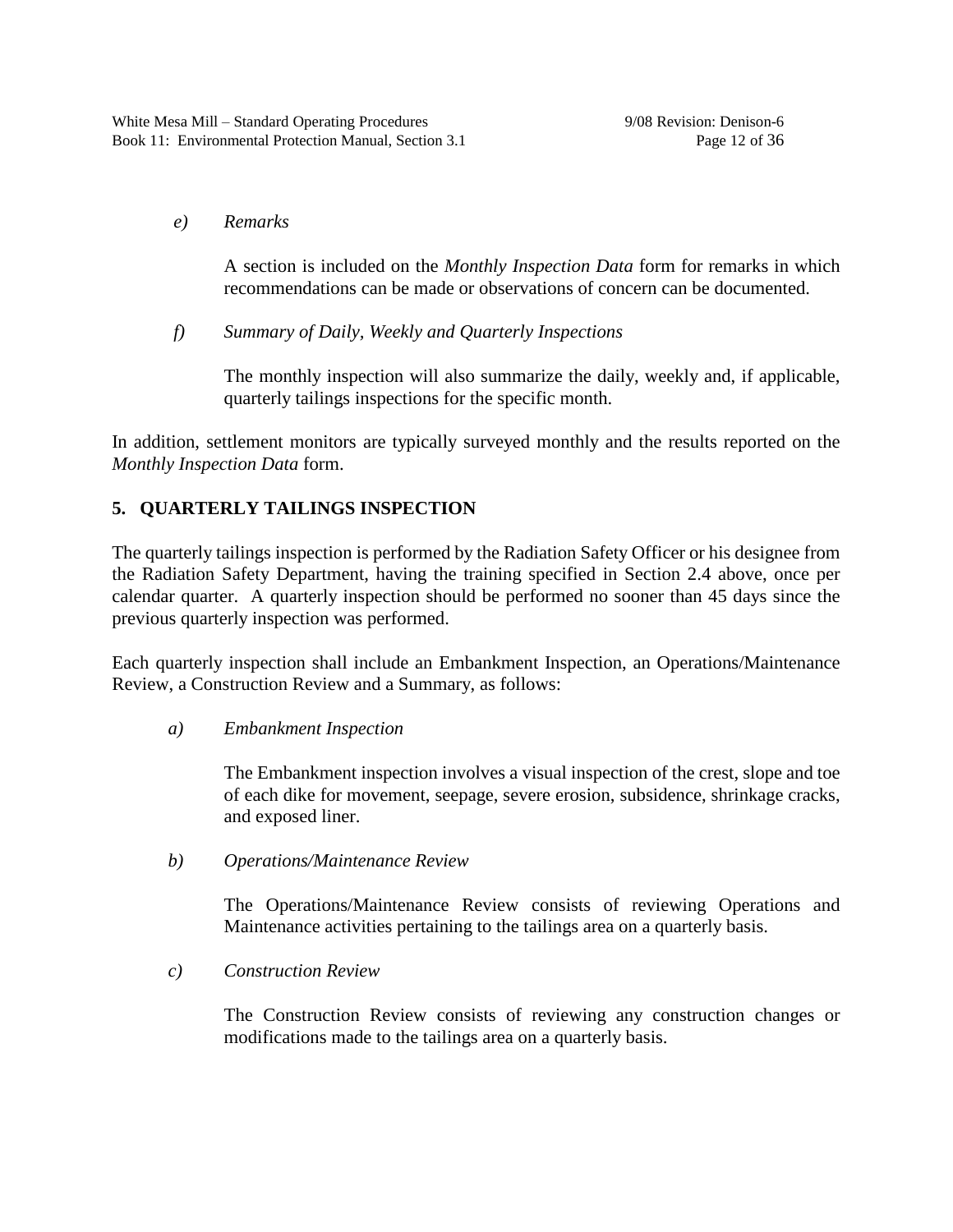# *d) Summary*

The summary will include all major activities or observations noted around the tailings area on a quarterly basis.

If any of these conditions are noted, the conditions and corrective measures taken should be documented in the *Quarterly Inspection Data* form. An example of the *Quarterly Inspection Data* form is provided in Appendix A.

# **6. ANNUAL EVALUATIONS**

The following annual evaluations shall be performed:

# 6.1. Annual Technical Evaluation

An annual technical evaluation of the tailings management system is performed by a registered professional engineer (PE), who has experience and training in the area of geotechnical aspects of retention structures. The technical evaluation includes an on-site inspection of the tailings management system and a thorough review of all tailings records for the past year. The Technical Evaluation also includes a review and summary of the annual movement monitor survey (see Section 5.2 below).

All tailings cells and corresponding dikes will be inspected for signs of erosion, subsidence, shrinkage, and seepage. The drainage ditches will be inspected to evaluate surface water control structures.

In the event tailings capacity evaluations (as per SOP PBL-3) were performed for the receipt of alternate feed material during the year, the capacity evaluation forms and associated calculation sheets will be reviewed to ensure that the maximum tailings capacity estimate is accurate. The amount of tailings added to the system since the last evaluation will also be calculated to determine the estimated capacity at the time of the evaluation.

Tailings inspection records will consist of daily, weekly, monthly, and quarterly tailings inspections. These inspection records will be evaluated to determine if any freeboard limits are being approached. Records will also be reviewed to summarize observations of potential concern. The evaluation also involves discussion with the Environmental and/or Radiation Technician and the Radiation Safety Officer regarding activities around the tailings area for the past year. During the annual inspection, photographs of the tailings area will be taken. The training of individuals will be reviewed as a part of the Annual Technical Evaluation.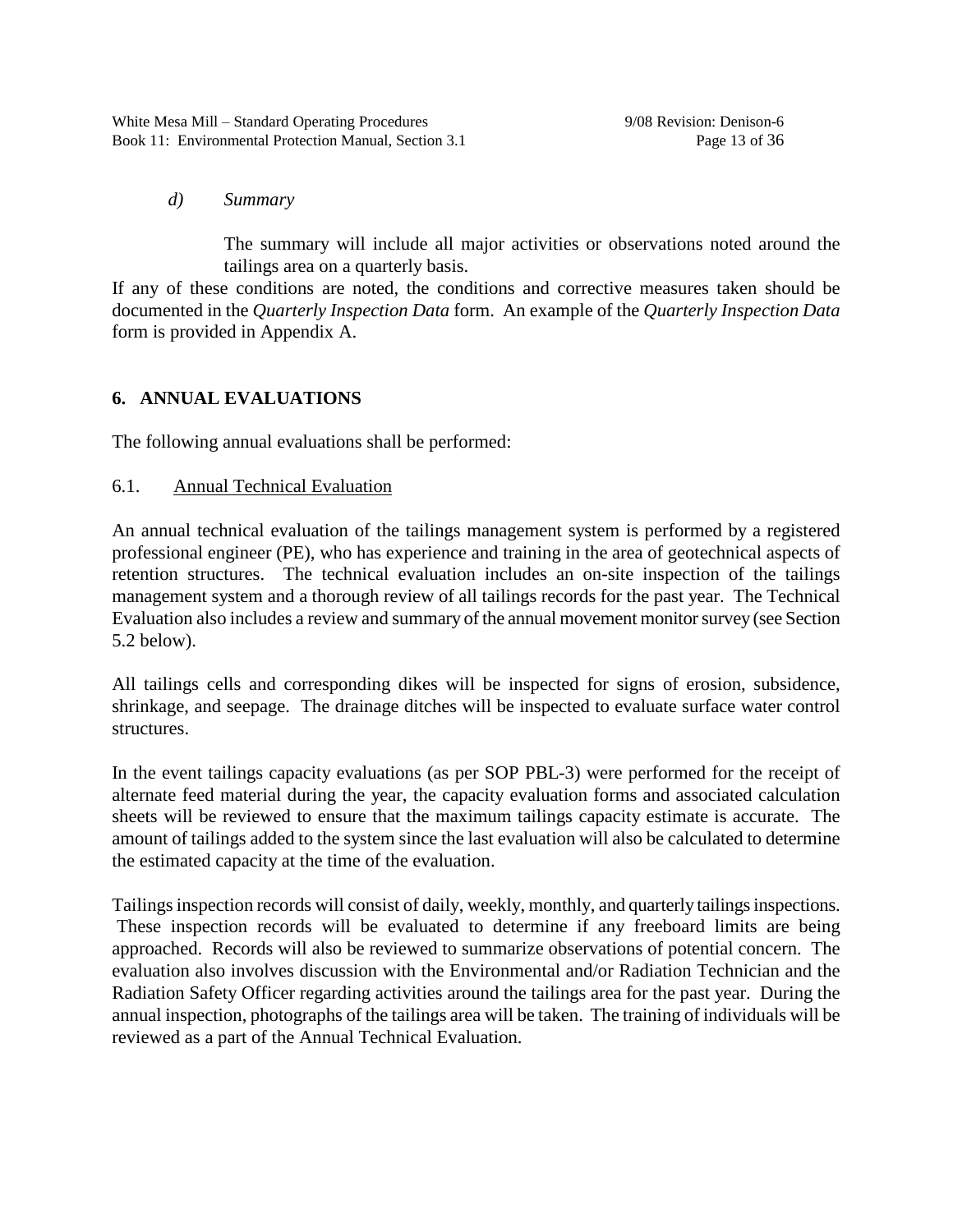The registered engineer will obtain copies of selected tailings inspections, along with the monthly and quarterly summaries of observations of concern and the corrective actions taken. These copies will then be included in the Annual Technical Evaluation Report.

The Annual Technical Evaluation Report must be submitted by September  $1<sup>st</sup>$  of every year to:

Directing Dam Safety Engineer State of Utah, Natural Resources 1636 West North Temple, Suite 220 Salt Lake City, Utah 84116-3156

# 6.2. Movement Monitors

A movement monitor survey is to be conducted by a licensed surveyor annually during the second quarter of each year. The movement monitor survey consists of surveying monitors along dikes 3-S, 4A-W, and 4A-S to detect any possible settlement or movement of the dikes. The data generated from this survey is reviewed and incorporated into the *Annual Technical Evaluation Report* of the tailings management system.

# 6.3. Freeboard Limits

*a) Tailings Cells 1 and 4A*

The freeboard limits are as per *January 10, 1990 Drainage Report for Cells 1 and 4A* and are stated below:

- (i) A liquid maximum elevation of 5,615.4 feet mean sea level in Cell 1.
- (ii) A liquid maximum elevation of 5,596.4 feet mean sea level in Cell 4A.
- *b) Tailings Cell 3*

The freeboard limit for Cell 3 is determined annually using the following procedure:

- (i) From a survey of Cell 3, the pool surface will be determined.
- (ii) An estimate of the maximum tons of dry tailings to be generated during the next 12 months will be made. This estimate is multiplied by 1.5, a factor of safety, to yield the Maximum Mill Production.
- (iii) The Maximum Mill Production is divided by the number of tons required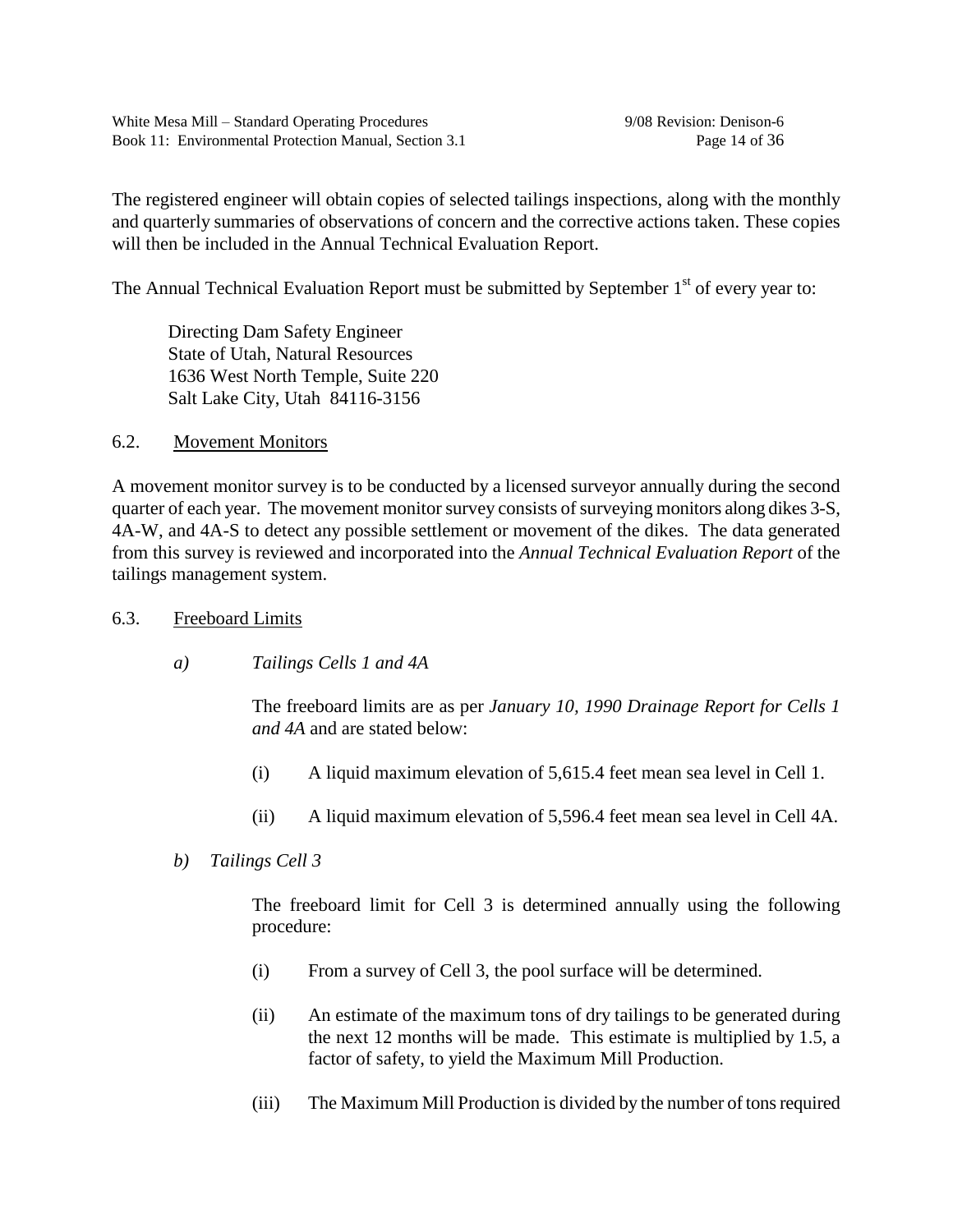to reduce the pool size by one acre and then subtracted from the pool surface (determined in Step i), yielding the Reduced Pool Area.

- (iv) The PMP Flood Volume Requirement, as per the *January 10, 1990 Drainage Report*, is 123.4 acre feet. The PMP Flood Volume Requirement is divided by the Reduced Pool Area to determine the PMP Freeboard Level.
- (v) The Wave Run Up of 0.78 feet (as specified in the *January 10, 1990 Drainage Report*) is added to the PMP Freeboard Level to determine the Total Required Freeboard.

The calculation of the Total Required Freeboard for Cell 3 will be calculated annually and the calculation sheet filed in the Mill Central File.

*c) Tailings Cell 4A*

The freeboard limit for Cell 4A is determined annually using the following procedure:

The Cell 4A design includes a concrete spillway between Cell 3 and Cell 4A, with the invert elevation 4 feet below the top of the Cell 3 dike, at an elevation of 5604.5 feet amsl. Should Cell 3 receive the full PMP volume of 123.4 acre feet of water, approximately 62 acre feet of that volume would flow through the spillway into Cell 4A.

The flood volume from the PMP event over the Cell 4A area is 36 acre-feet of water (40 acres, plus the adjacent drainage area of 3.25 acres, times the PMP of 10 inches). This would result in a total flood volume of 98 acre-feet, including the 62 acre-feet of solution from Cell 3. The freeboard depth required for Cell 4A from the PMP event would be 2.44 feet, plus a wave run-up depth of 0.77 feet (from the 1990 Drainage Report), for a total freeboard requirement of 3.2 feet. This calculation is illustrated on Attachment 4. The Groundwater Quality Discharge Permit, No. UGW370004, for the White Mesa Mill requires that the minimum freeboard be no less than 3.0 feet for any of the existing Cell construction, but based on the above calculation the freeboard would be set 3.2 feet below the top of liner. The freeboard for Cell 4A would therefore be 5595.3 amsl (top of liner  $5598.5 - 3.2$  feet).

The calculation of the Total Required Freeboard for Cell 4A will be calculated annually and the calculation sheet filed in the Mill Central File.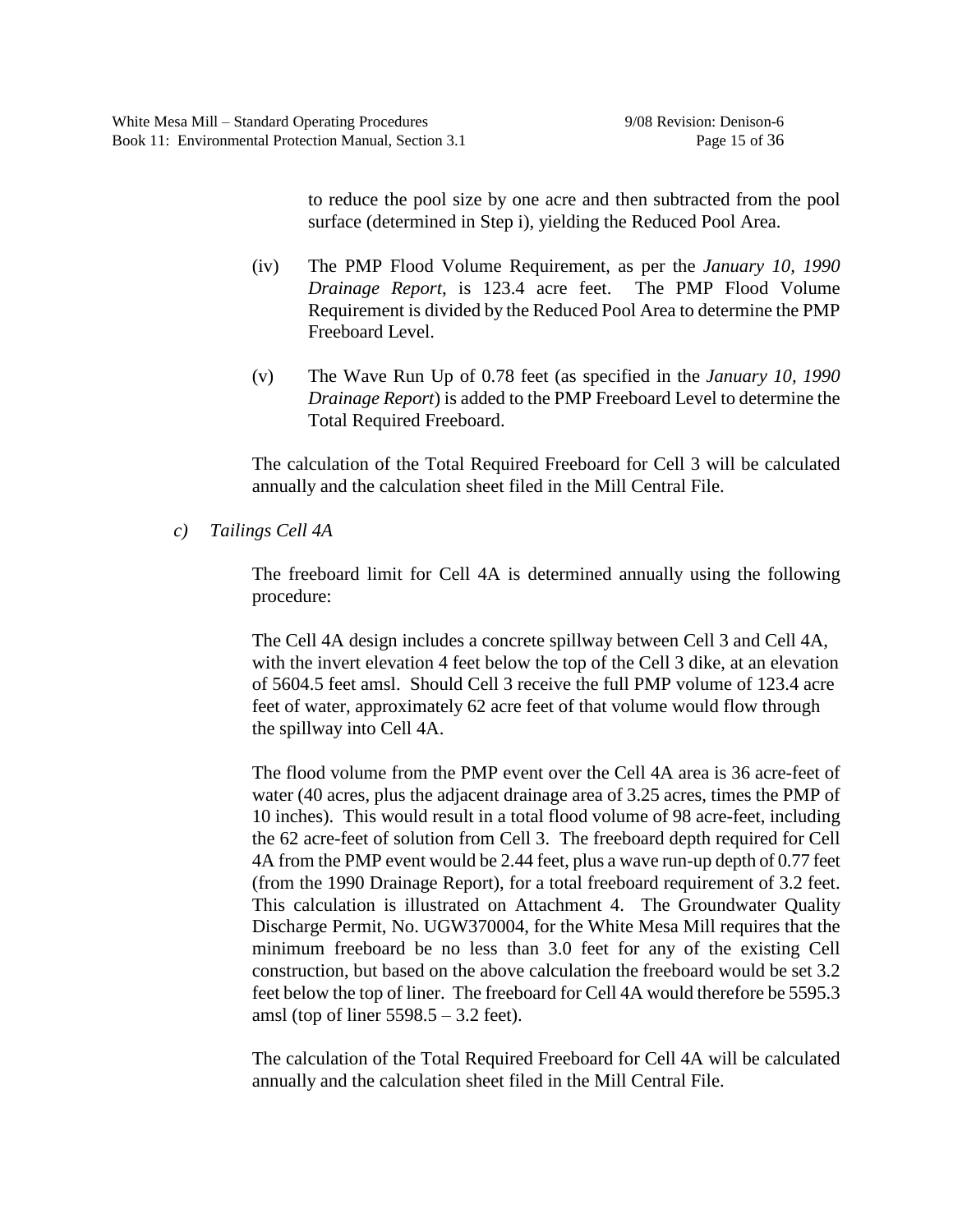# *d) Roberts Pond*

The freeboard limit for Roberts Pond is a liquid maximum elevation of 5,624.0 feet above mean sea level, as specified in the GWDP.

# 6.4. Annual Leak Detection Fluid Samples

In the event solution has been detected in a leak detection system, a sample will be collected on an annual basis. This sample will be analyzed according to the conditions set forth in License Condition 11.3.C. The results of the analysis will be reviewed to determine the origin of the solution.

# **7. OTHER INSPECTIONS**

All daily, weekly, monthly, quarterly and annual inspections and evaluations should be performed as specified in Sections 2, 3, 4, 5 and 6 above. However, additional inspections should be conducted after any significant storm or significant natural or man-made event occurs.

# 8. **REPORTING REQUIREMENTS**

In addition to the *Daily Inspection Data*, *Weekly Tailings Inspection, Monthly Inspection Data* and Q*uarterly Inspection Data* forms included as Appendix A and described in Sections 2, 3, 4 and 5 respectively, and the *Operating Foreman's Daily Inspection* and *Weekly Mill Inspection* forms described in Sections 2 and 3, respectively, the following additional reports shall also be prepared:

# 8.1. Monthly Tailings Reports

Monthly tailings reports are prepared every month and summarize the previous month's activities around the tailings area. If not prepared by the Radiation Safety Officer, the report shall be submitted to the Radiation Safety Officer for review. The Mill Manager will review the report as well before the report is filed in the Mill Central File. The report will contain a summary of observations of concern noted on the daily and weekly tailings inspections. Corrective measures taken during the month will be documented along with the observations where appropriate. All daily and weekly tailings inspection forms will be attached to the report. A monthly inspection form will also be attached. Quarterly inspection forms will accompany the report when applicable. The report will be signed and dated by the preparer in addition to the Radiation Safety Officer and the Mill Manager.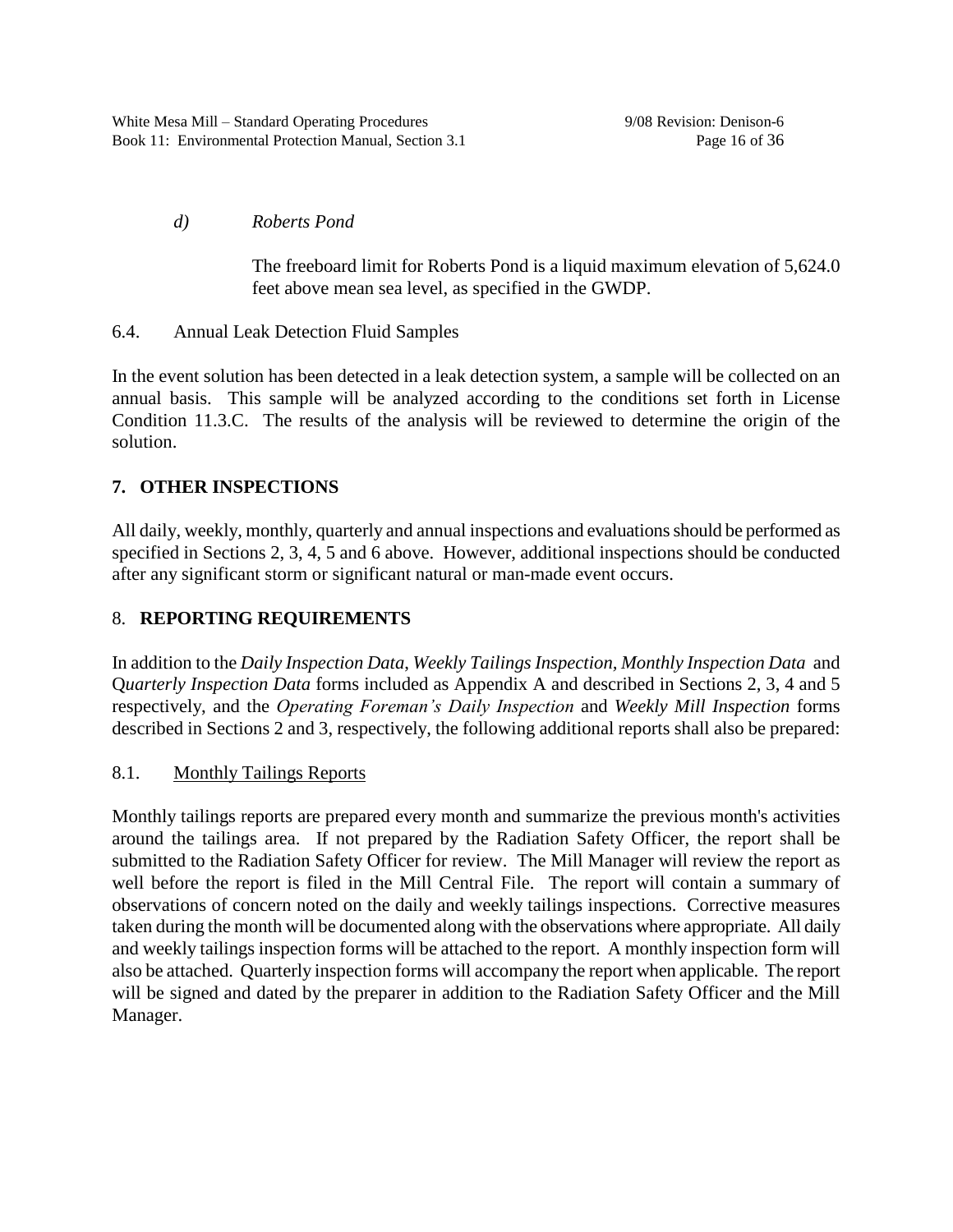## 8.2. DMT Reports

Quarterly reports of DMT monitoring activities of all required information required by Part 1.F.2 of the GWDP relating to the inspections described in Section 3.1(b) (Slimes Drain Water Level Monitoring), 3.1(d) (Tailings Wastewater Pool Elevation Monitoring), 3.2 (Weekly Inspection of Solution Levels in Roberts Pond) and 3.3 (Weekly Feedstock Storage Area Inspections) will be provided to the Executive Secretary on the schedule provided in Table 5 of the GWDP. An annual summary and graph for each calendar year of the depth to wastewater in the Cell 2 slimes drain must be included in the fourth quarter report. After the first year, and beginning in 2008, quarterly reports shall include both the current year monthly values and a graphic comparison to the previous year.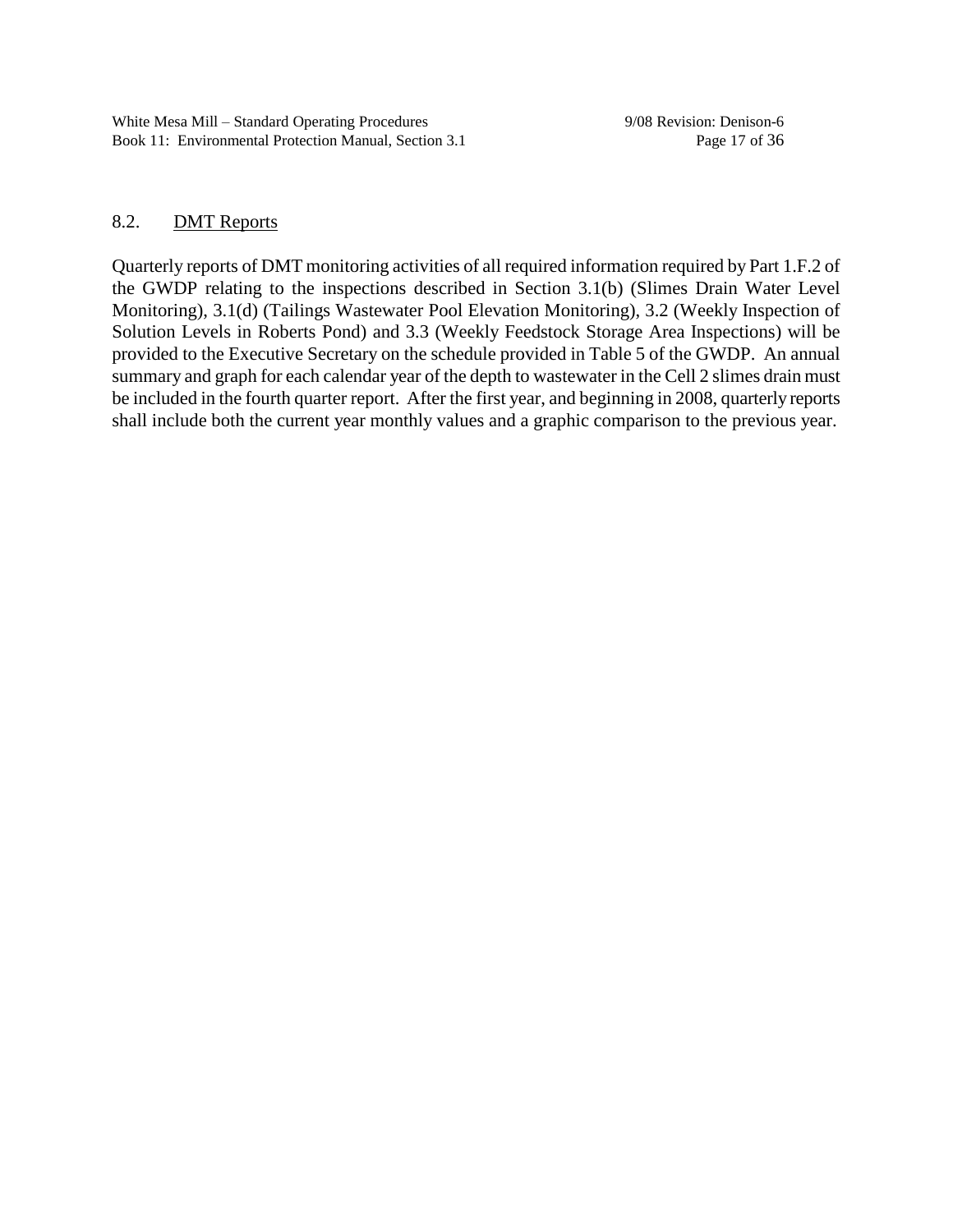White Mesa Mill – Standard Operating Procedures 9/08 Revision: Denison-6<br>Book 11: Environmental Protection Manual, Section 3.1 Page 18 of 36 Book 11: Environmental Protection Manual, Section 3.1

# **APPENDIX A**

**FORMS**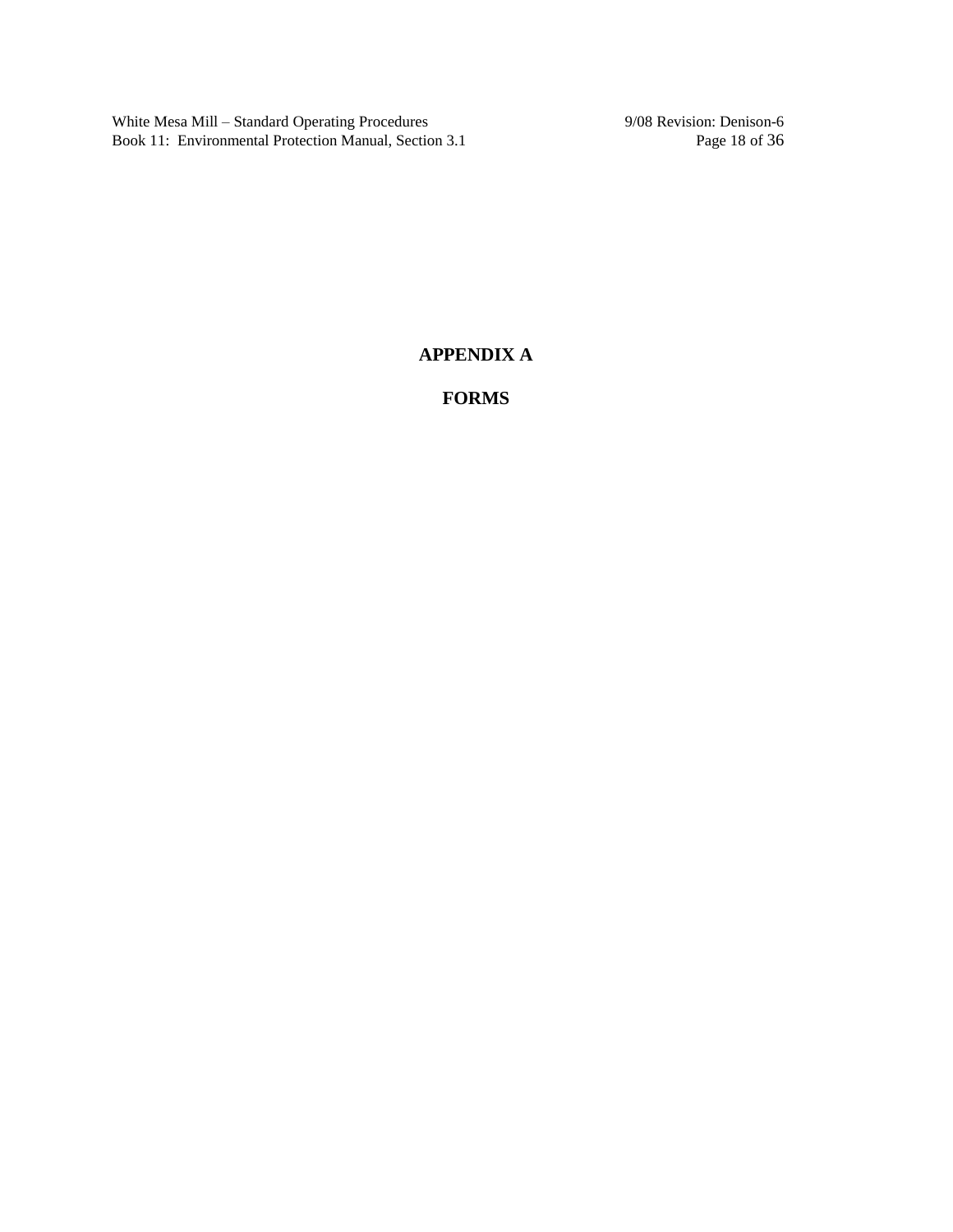White Mesa Mill – Standard Operating Procedures 9/08 Revision: Denison-6<br>Book 11: Environmental Protection Manual, Section 3.1 Page 19 of 36 Book 11: Environmental Protection Manual, Section 3.1

### **APPENDIX A (CONT.) DAILY INSPECTION DATA**

| Inspector:      |
|-----------------|
| Date:           |
| Accompanied by: |
| Time:           |

Any Item not "OK" must be documented. A check mark = OK,  $X =$  Action Required

| I. TAILINGS SLURRY TRANSPORT SYSTEM                            |                                         |        |                   |                   |                    |
|----------------------------------------------------------------|-----------------------------------------|--------|-------------------|-------------------|--------------------|
| <b>Inspection Items</b>                                        | <b>Conditions of Potential Concern</b>  | Cell 1 | Cell <sub>2</sub> | Cell <sub>3</sub> | Cell <sub>4A</sub> |
|                                                                |                                         |        |                   |                   |                    |
| Leaks, Damage, Blockage, Sharp Bends<br><b>Slurry Pipeline</b> |                                         |        |                   |                   |                    |
| Pipeline Joints                                                | Leaks, Loose Connections                |        |                   |                   |                    |
| Pipeline Supports                                              | Damage, Loss of Support                 |        |                   |                   |                    |
| Valves                                                         | Leaks, Blocked, Closed                  |        |                   |                   |                    |
| Point(s) of Discharge                                          | <b>Improper Location or Orientation</b> |        |                   |                   |                    |

| <b>II. OPERATIONAL SYSTEMS</b>                                    |                                    |  |        |        |         |
|-------------------------------------------------------------------|------------------------------------|--|--------|--------|---------|
| <b>Conditions of Potential Concern</b><br><b>Inspection Items</b> |                                    |  | Cell 2 | Cell 3 | Cell 4A |
|                                                                   |                                    |  |        |        |         |
| Greater Than Operating Level, Large Change<br>Water Level         |                                    |  |        |        |         |
|                                                                   | Since Previous Inspection          |  |        |        |         |
| Beach                                                             | Cracks, Severe Erosion, Subsidence |  |        |        |         |
| Liner and Cover<br>Erosion of cover, Exposure of Liner            |                                    |  |        |        |         |
|                                                                   |                                    |  |        |        |         |
|                                                                   |                                    |  |        |        |         |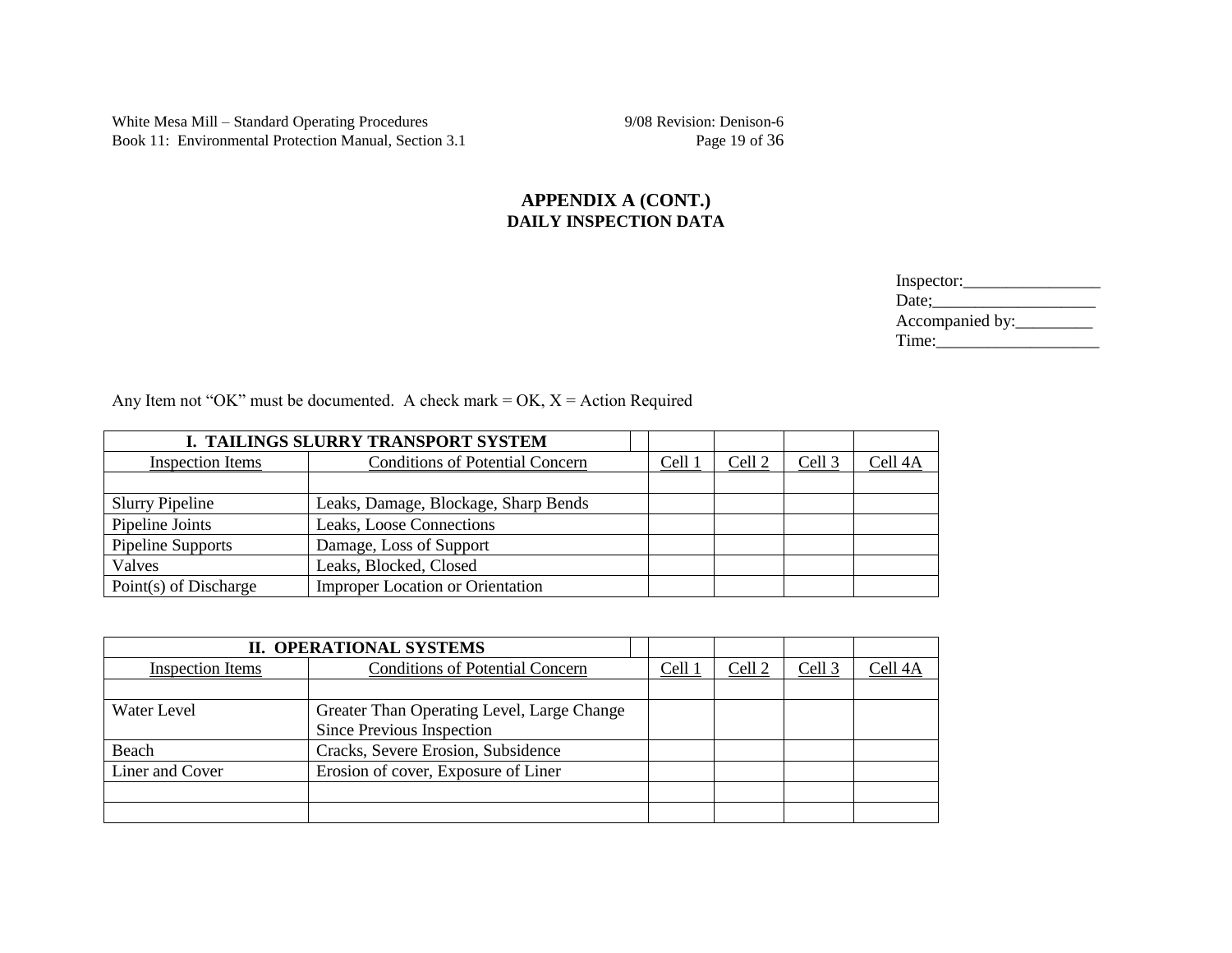| <b>III. DIKES AND EMBANKMENTS</b>                          |                                                |       |            |        |          |          |          |
|------------------------------------------------------------|------------------------------------------------|-------|------------|--------|----------|----------|----------|
| <b>Conditions of Potential Concern</b><br>Inspection Items |                                                |       | Dike $1$ - | Dike 2 | Dike $3$ | Dike 4A- | Dike 4A- |
|                                                            |                                                | $1-I$ | <u>IA</u>  |        |          |          |          |
|                                                            |                                                |       |            |        |          |          |          |
| <b>Slopes</b>                                              | Sloughs or Sliding Cracks, Bulges, Subsidence, |       |            |        |          |          |          |
|                                                            | Severe Erosion, Moist Areas, Areas of Seepage  |       |            |        |          |          |          |
|                                                            | Outbreak                                       |       |            |        |          |          |          |
| Crest                                                      | Cracks, Subsidence, Severe Erosion             |       |            |        |          |          |          |

| <b>IV. FLOW RATES</b> |                |             |           |              |
|-----------------------|----------------|-------------|-----------|--------------|
|                       | Slurry Line(s) | Pond Return | S-X Tails | Spray System |
|                       |                |             |           |              |
| <b>GPM</b>            |                |             |           |              |

## **V. PHYSICAL INSPECTION OF SLURRY LINES(S)**

| Walked to Discharge Point             | NG. |
|---------------------------------------|-----|
| <b>Observed Entire Discharge Line</b> | No  |

| VI. DUST CONTROL                   |                   |                   |         |
|------------------------------------|-------------------|-------------------|---------|
|                                    | Cell <sub>2</sub> | Cell <sub>3</sub> | Cell 4A |
|                                    |                   |                   |         |
| Dusting                            |                   |                   |         |
| Wind Movement of Tailings          |                   |                   |         |
|                                    |                   |                   |         |
| Precipitation:<br>inches liquid    |                   |                   |         |
|                                    |                   |                   |         |
| General Meteorological conditions: |                   |                   |         |
|                                    |                   |                   |         |
|                                    |                   |                   |         |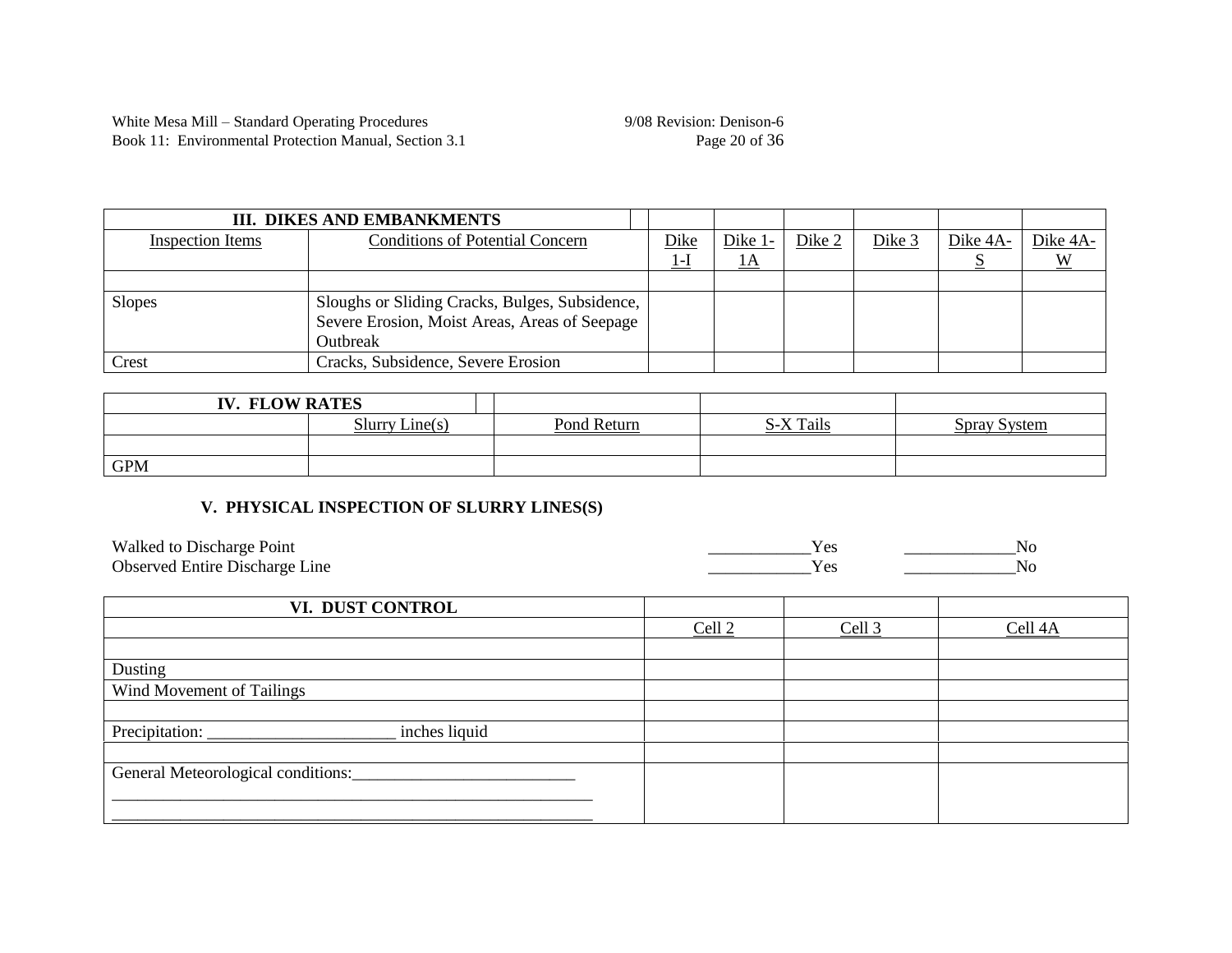| VII. DAILY LEAK DETECTION CHECK         |                    |                 |                   |                 |  |
|-----------------------------------------|--------------------|-----------------|-------------------|-----------------|--|
|                                         | Cell <sub>1</sub>  | Cell $2$        | Cell <sub>3</sub> | Cell 4A         |  |
|                                         |                    |                 |                   |                 |  |
| <b>Leak Detection System</b><br>Checked | Checked            | Checked         | Checked           | Checked         |  |
|                                         | Wet Dry            | $Wet$ Dry       | Wet Dry           | Wet_________Dry |  |
|                                         | Initial level      | Initial level   | Initial level     | Initial level   |  |
|                                         | Final level_______ | Final level     | Final level_____  | Final level     |  |
|                                         | Gal. pumped_       | Gal. pumped____ | Gal. pumped_      | Gal. pumped_    |  |
|                                         |                    |                 |                   |                 |  |

| VIII OBSERVATIONS OF POTENTIAL CONCERN | <b>Action Required</b> |
|----------------------------------------|------------------------|
|                                        |                        |
|                                        |                        |
|                                        |                        |
|                                        |                        |
|                                        |                        |
|                                        |                        |
|                                        |                        |
|                                        |                        |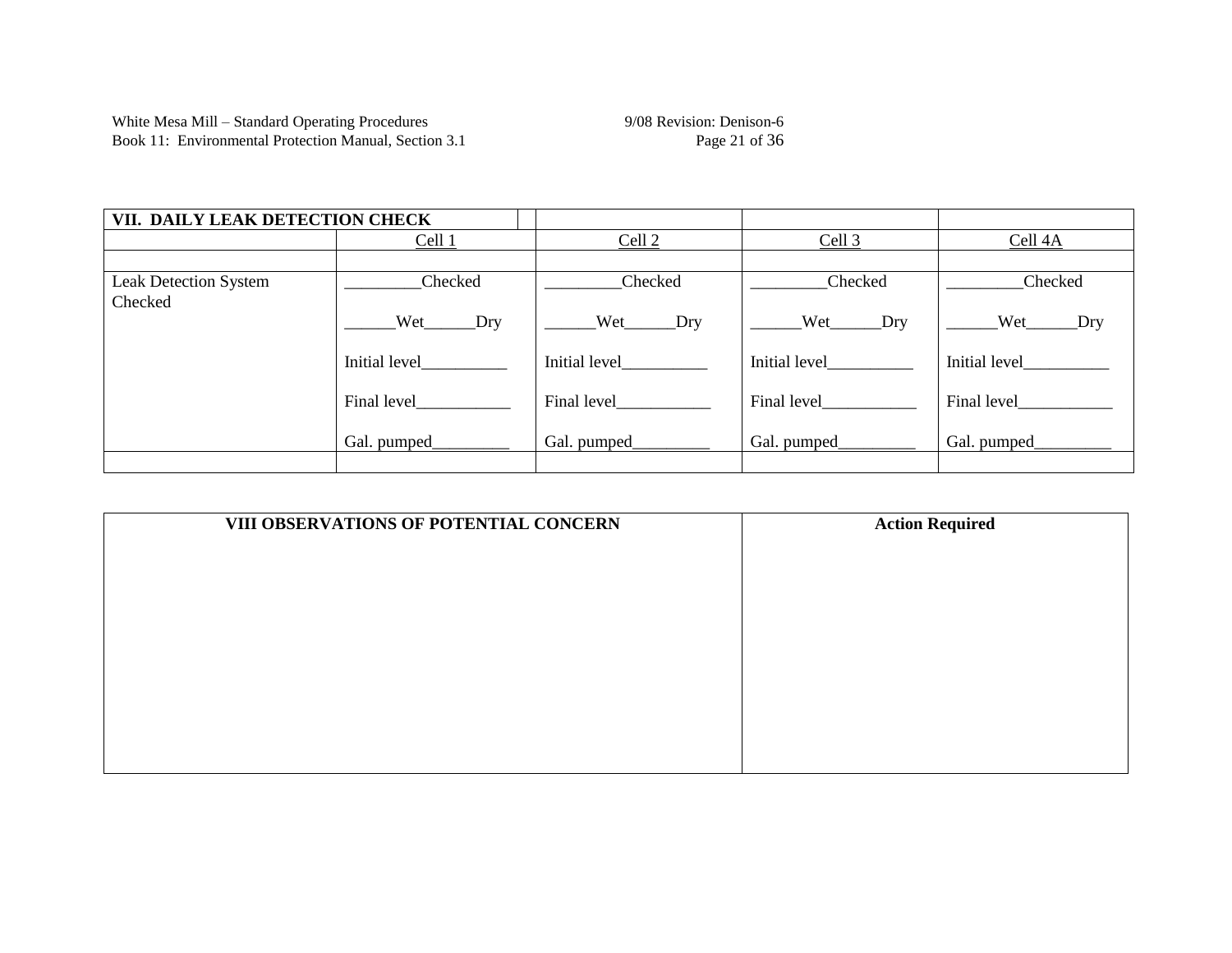White Mesa Mill – Standard Operating Procedures 9/08 Revision: Denison-6<br>Book 11: Environmental Protection Manual, Section 3.1 Page 22 of 36 Book 11: Environmental Protection Manual, Section 3.1

[MAP OF TAILINGS AREA]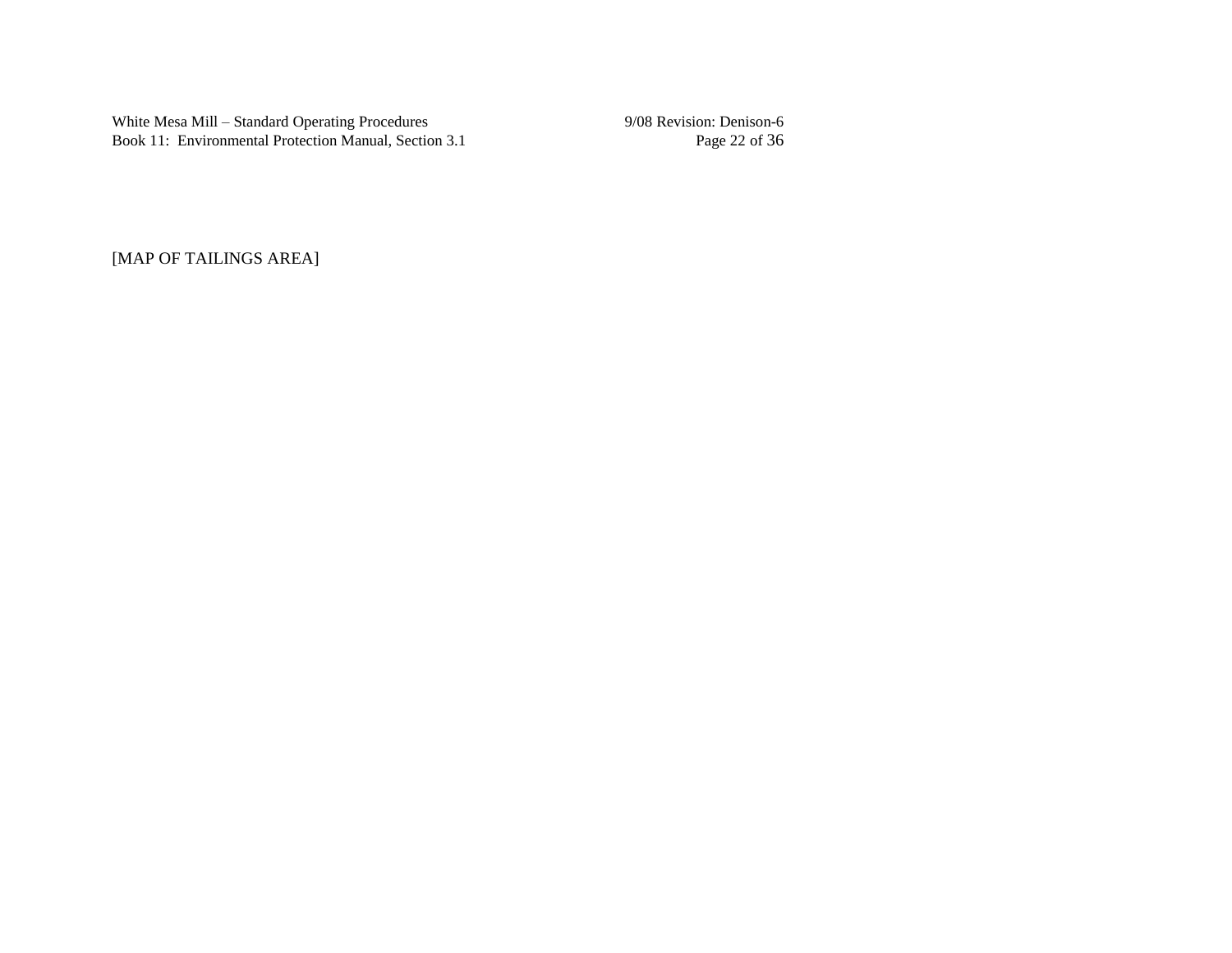White Mesa Mill – Standard Operating Procedures 9/08 Revision: Denison-6 Book 11: Environmental Protection Manual, Section 3.1 Page 23 of 36

# **APPENDIX A (CONT)**

## **DENISON MINES (USA) CORP. WEEKLY TAILINGS INSPECTION**

|    | 1. Pond elevations (msl, ft)      |         | Cell 1: (a) Pond Solution Elevation<br>(b) FML Bottom Elevation                                              | $\sim$ 5597               |
|----|-----------------------------------|---------|--------------------------------------------------------------------------------------------------------------|---------------------------|
|    |                                   |         | Cell 3: (a)Pond Solution Elevation<br>(b)FML Bottom Elevation                                                | 5570                      |
|    |                                   |         | Cell 4A: (a)Pond Solution Elevation<br>(b)FML Bottom Elevation<br>$(c)$ Depth of Water above FML $((a)-(b))$ | $\frac{\ }{\ }$ 5564      |
|    |                                   | Roberts | Pond: (a)Pond Solution Elevation<br>(b)FML Bottom Elevation                                                  | $-5612.34$                |
| 2. | Slimes Drain Liquid Levels Cell 2 |         | Pump functioning properly ________<br>Pump Timer set at 15min on 45 min off _________                        |                           |
|    |                                   |         | Depth to Liquid Post-pump                                                                                    | _Depth to Liquid pre-pump |
|    |                                   |         | (all measurements are depth-in-pipe)                                                                         |                           |
|    |                                   |         | Pre-pump head is $38'$ -Depth to Liquid Pre-pump =                                                           |                           |
|    |                                   |         | Post-pump head is 38' -Depth to Liquid Post-                                                                 |                           |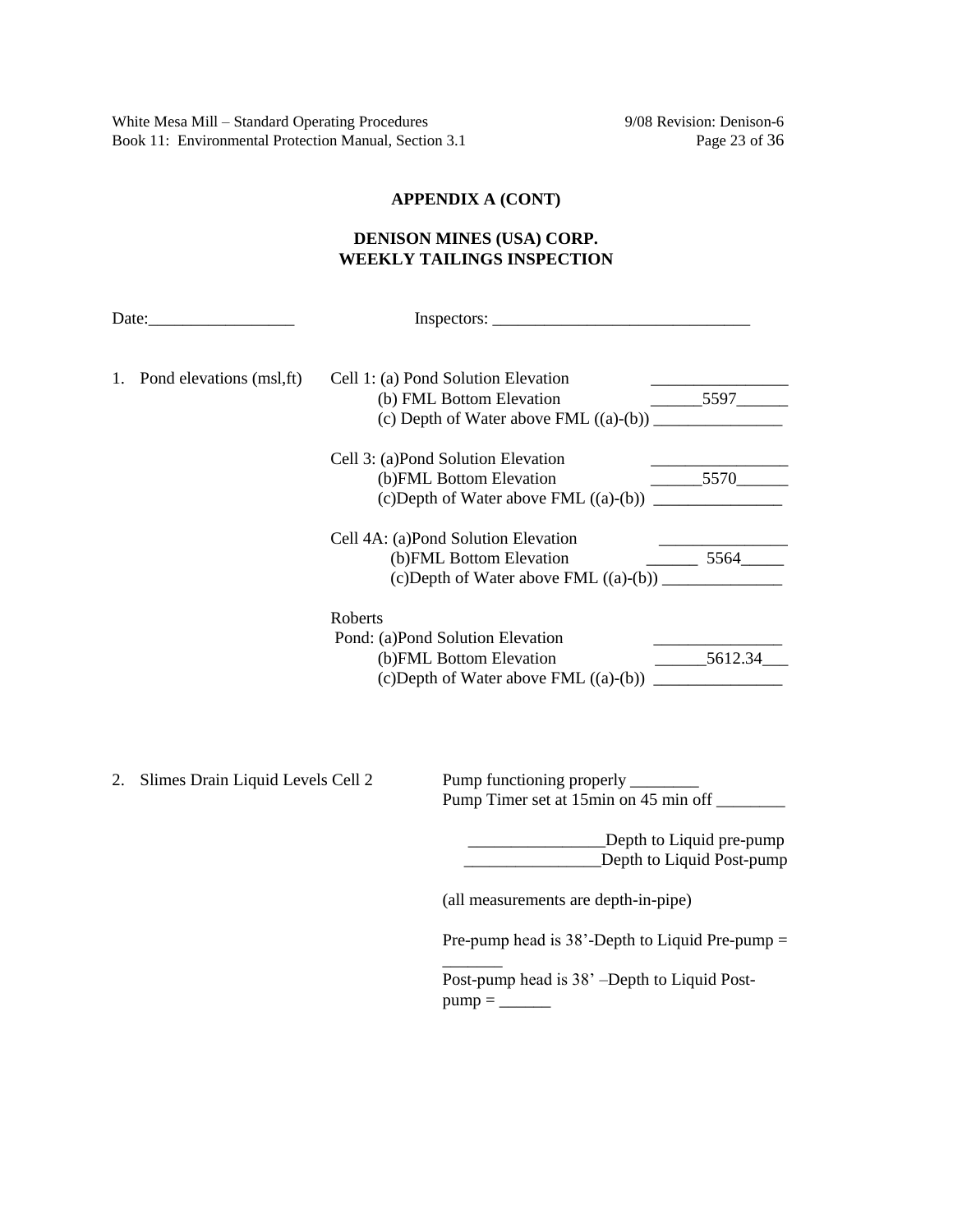3. Leak Detection Systems

| Observation:           |                      |            |               |                             |
|------------------------|----------------------|------------|---------------|-----------------------------|
|                        | Cell 1               | Cell 2     | Cell 3        | Cell 4A                     |
|                        |                      |            |               |                             |
| Is LDS wet or dry?     | dry<br>wet           | dry<br>wet | dry<br>wet    | dry<br>wet                  |
| If wet, Record         | Ft to                | Ft to      | Ft to         | Ft to                       |
| liquid level:          | Liquid               | Liquid     | Liquid        | Liquid $*$                  |
| If sufficient fluid is | Volume $\frac{ }{ }$ | Volume     | Volume $\_\_$ | $Volume$ <sub>_______</sub> |
| present, record        | Flow Rate            | Flow Rate  | Flow Rate     | Flow Rate                   |
| volume of fluid        |                      |            |               |                             |
| pumped and flow        |                      |            |               |                             |
| rate:                  |                      |            |               |                             |
| Was fluid sample       | ves<br>no            | ves<br>no  | ves<br>no     | ves<br>no                   |
| collected?             |                      |            |               |                             |

\_\_\_\_\_\_\_\_\_\_\_\_\_\_\_\_\_\_\_\_\_\_\_\_\_\_\_\_\_\_\_\_\_\_\_\_\_\_\_\_\_\_\_\_\_\_\_\_\_\_\_\_\_\_\_\_\_\_\_\_\_\_\_\_\_\_\_\_\_\_\_\_\_\_\_\_\_\_\_\_\_\_

\_\_\_\_\_\_\_\_\_\_\_\_\_\_\_\_\_\_\_\_\_\_\_\_\_\_\_\_\_\_\_\_\_\_\_\_\_\_\_\_\_\_\_\_\_\_\_\_\_\_\_\_\_\_\_\_\_\_\_\_\_\_\_\_\_\_\_\_\_\_\_\_\_\_\_\_\_\_\_\_\_\_\_\_

\_\_\_\_\_\_\_\_\_\_\_\_\_\_\_\_\_\_\_\_\_\_\_\_\_\_\_\_\_\_\_\_\_\_\_\_\_\_\_\_\_\_\_\_\_\_\_\_\_\_\_\_\_\_\_\_\_\_\_\_\_\_\_\_\_\_\_\_\_\_

\_\_\_\_\_\_\_\_\_\_\_\_\_\_\_\_\_\_\_\_\_\_\_\_\_\_\_\_\_\_\_\_\_\_\_\_\_\_\_\_\_\_\_\_\_\_\_\_\_\_\_\_\_\_\_\_\_\_\_\_\_\_\_\_\_\_\_\_\_\_\_\_

4. Tailings Area Inspection (Note dispersal of blowing tailings):

5. Control Methods Implemented:\_\_\_\_\_\_\_\_\_\_\_\_\_\_\_\_\_\_\_\_\_\_\_\_\_\_\_\_\_\_\_\_\_\_\_\_\_\_\_\_\_\_\_\_\_\_\_\_\_\_

6. Remarks:\_\_\_\_\_\_\_\_\_\_\_\_\_\_\_\_\_\_\_\_\_\_\_\_\_\_\_\_\_\_\_\_\_\_\_\_\_\_\_\_\_\_\_\_\_\_\_\_\_\_\_\_\_\_\_\_\_\_\_\_\_\_\_\_\_\_\_\_\_\_\_\_\_\_

7. Contaminated Waste Dump:\_\_\_\_\_\_\_\_\_\_\_\_\_\_\_\_\_\_\_\_\_\_\_\_\_\_\_\_\_\_\_\_\_\_\_\_\_\_\_\_\_\_\_\_\_\_\_\_\_\_\_\_

\* Does Level exceed 12 inches above the lowest point on the bottom flexible membrane liner (elevation 5556.14 amsl)? \_\_\_\_\_\_ no \_\_\_\_\_\_ yes

If Cell 4A leak detection system level exceeds 12 inches above the lowest point on the bottom flexible membrane liner (elevation 5556.14 amsl), notify supervisor or Mill manager immediately.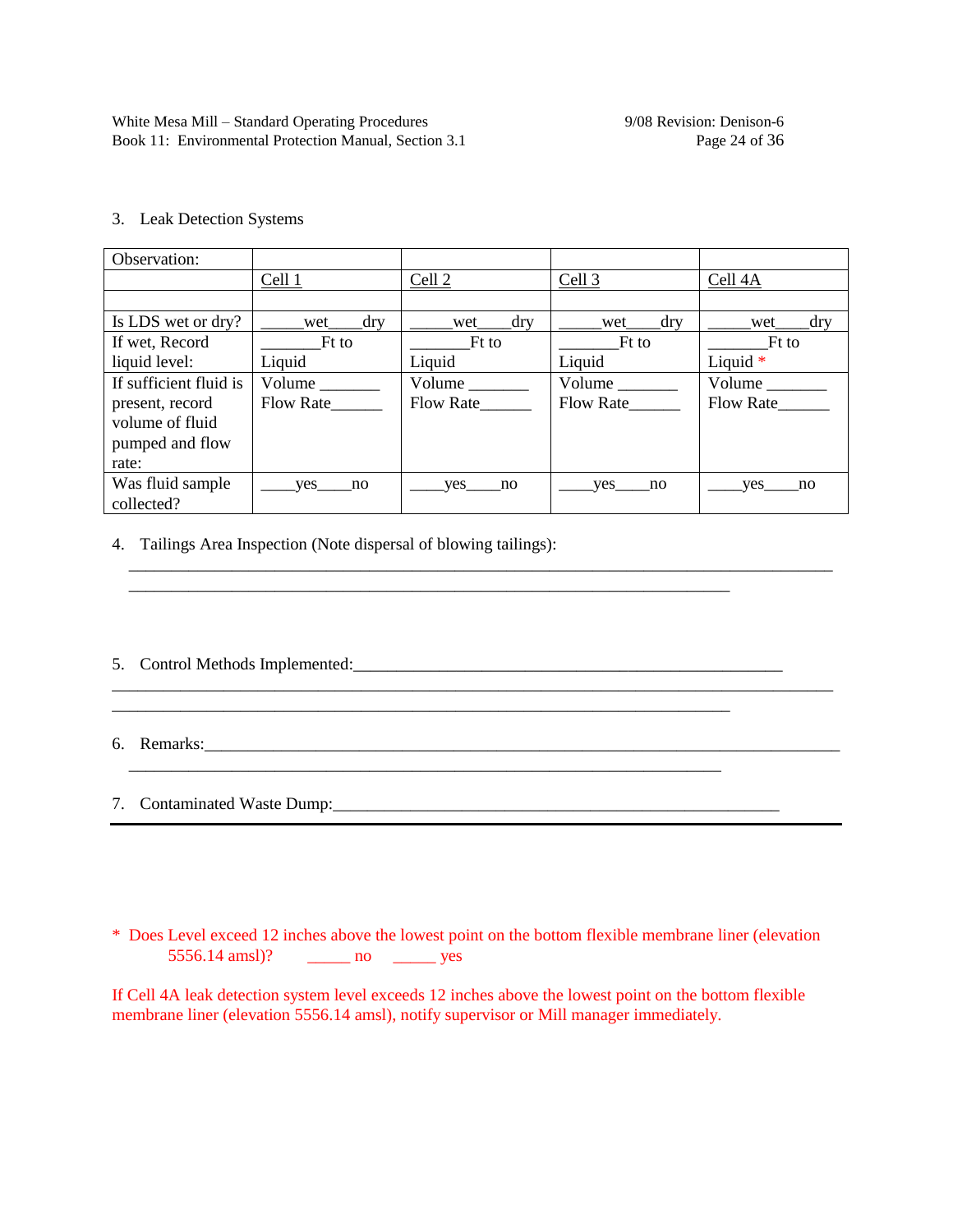9/08 Revision: Denison-6 Page 25 of 36

#### **APPENDIX A (CONT.)**

#### MONTHLY INSPECTION DATA

| <b>Inspector:</b> ______________________________ |                                                                                             |
|--------------------------------------------------|---------------------------------------------------------------------------------------------|
|                                                  |                                                                                             |
|                                                  |                                                                                             |
|                                                  |                                                                                             |
|                                                  | Pipe Thickness: ____________(To be measured only during periods when the Mill is operating) |

#### 2. Diversion Ditches and Diversion Berm:

#### **Observation:**

|                            | Diversion Ditch 1 | Diversion Ditch 2                                                                 | Diversion Ditch 3 | Diversion Berm 2 |
|----------------------------|-------------------|-----------------------------------------------------------------------------------|-------------------|------------------|
| Diversion Ditches:         |                   |                                                                                   |                   |                  |
| Sloughing                  | yes<br>no         | yes<br>no                                                                         | yes no            |                  |
| Erosion                    | yes<br>no         | no<br>yes                                                                         | $yes$ no          |                  |
| Undesirable                | yes<br>no         | no<br>yes                                                                         | yes<br>no         |                  |
| Vegetation                 |                   |                                                                                   |                   |                  |
| <b>Obstruction of Flow</b> | yes<br>no         | yes<br>no                                                                         | yes<br>no         |                  |
| Diversion Berm:            |                   |                                                                                   |                   |                  |
| <b>Stability Issues</b>    |                   |                                                                                   |                   | yes<br>no        |
| <b>Signs of Distress</b>   |                   |                                                                                   |                   | yes<br>no        |
|                            |                   |                                                                                   |                   |                  |
|                            |                   | Comments:                                                                         |                   |                  |
|                            |                   |                                                                                   |                   |                  |
|                            |                   |                                                                                   |                   |                  |
|                            |                   |                                                                                   |                   |                  |
|                            |                   |                                                                                   |                   |                  |
|                            |                   |                                                                                   |                   |                  |
| <b>3.</b>                  |                   | Summary of Activities Around Sedimentation Pond: ________________________________ |                   |                  |
|                            |                   |                                                                                   |                   |                  |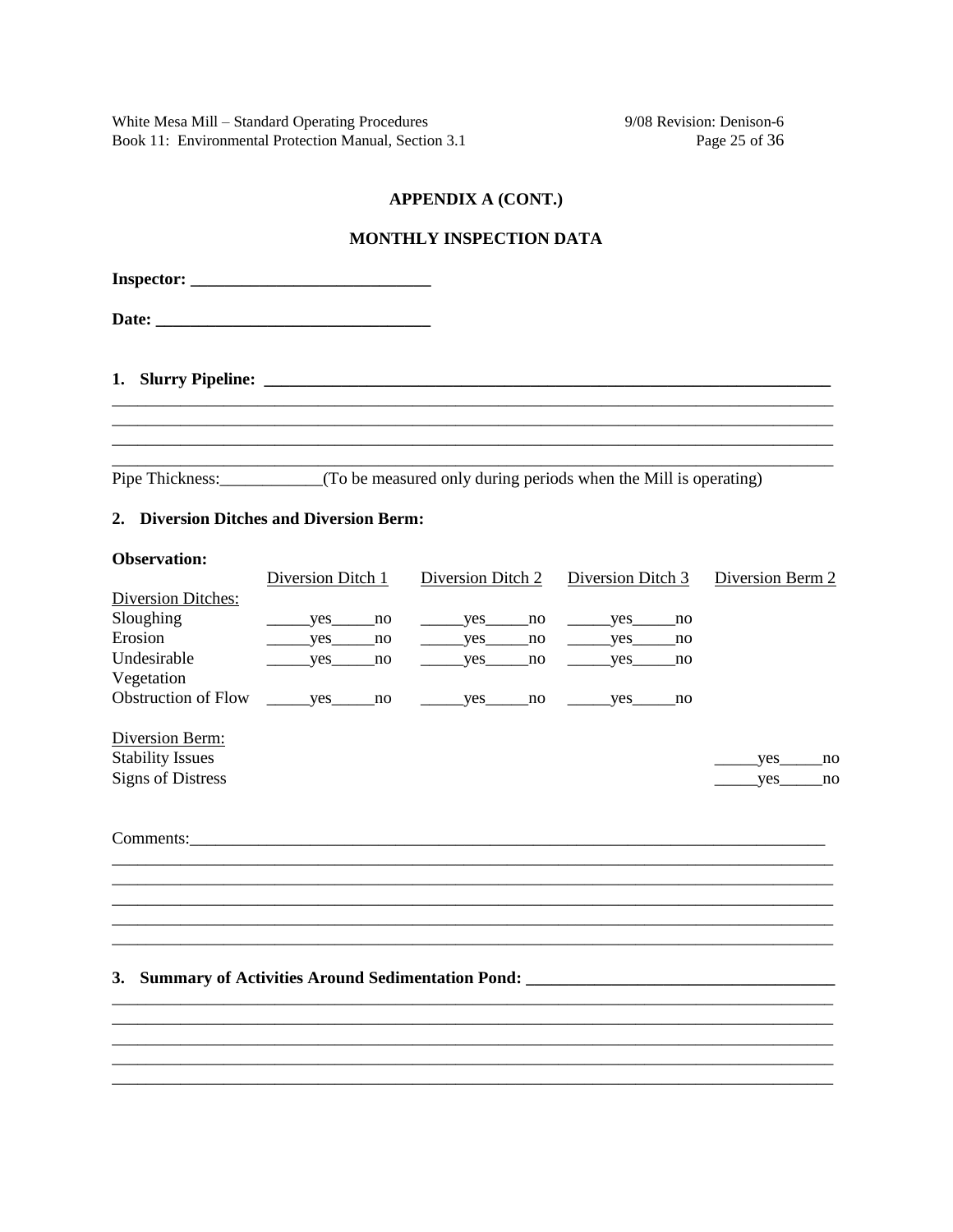9/08 Revision: Denison-6 Page 26 of 36

#### 4. Overspray Dust Minimization:

| Overspray carried more than 50 feet from the cell: _______ yes________ no<br>If "yes", was system immediately shut off? yes no |  |  |
|--------------------------------------------------------------------------------------------------------------------------------|--|--|
|                                                                                                                                |  |  |
|                                                                                                                                |  |  |
|                                                                                                                                |  |  |
|                                                                                                                                |  |  |
|                                                                                                                                |  |  |
|                                                                                                                                |  |  |

## **6.** Settlement Monitors

| Cell $2$ W1:                   |                                                                |                           |
|--------------------------------|----------------------------------------------------------------|---------------------------|
| Cell $2 W2$ :                  | Cell 2E1-N: $\frac{1}{\sqrt{1-\frac{1}{2}} \cdot \frac{1}{2}}$ |                           |
|                                | Cell 2E1-1S: $\frac{1}{2}$                                     |                           |
|                                |                                                                |                           |
|                                |                                                                |                           |
| Cell 2 W7N: $\frac{1}{2}$ M7N: | Cell 2 W7S: $\frac{1}{2 \times 2 \times 1}$                    |                           |
|                                |                                                                |                           |
|                                | Cell $2$ W4S:                                                  | Cell 2 W5C: $\frac{1}{2}$ |
|                                | Cell 3-2S: _______                                             |                           |

#### 8. Monthly Slimes Drain Static Head Measurement for Cell 2 (Depth-in-Pipe Water Level **Reading):**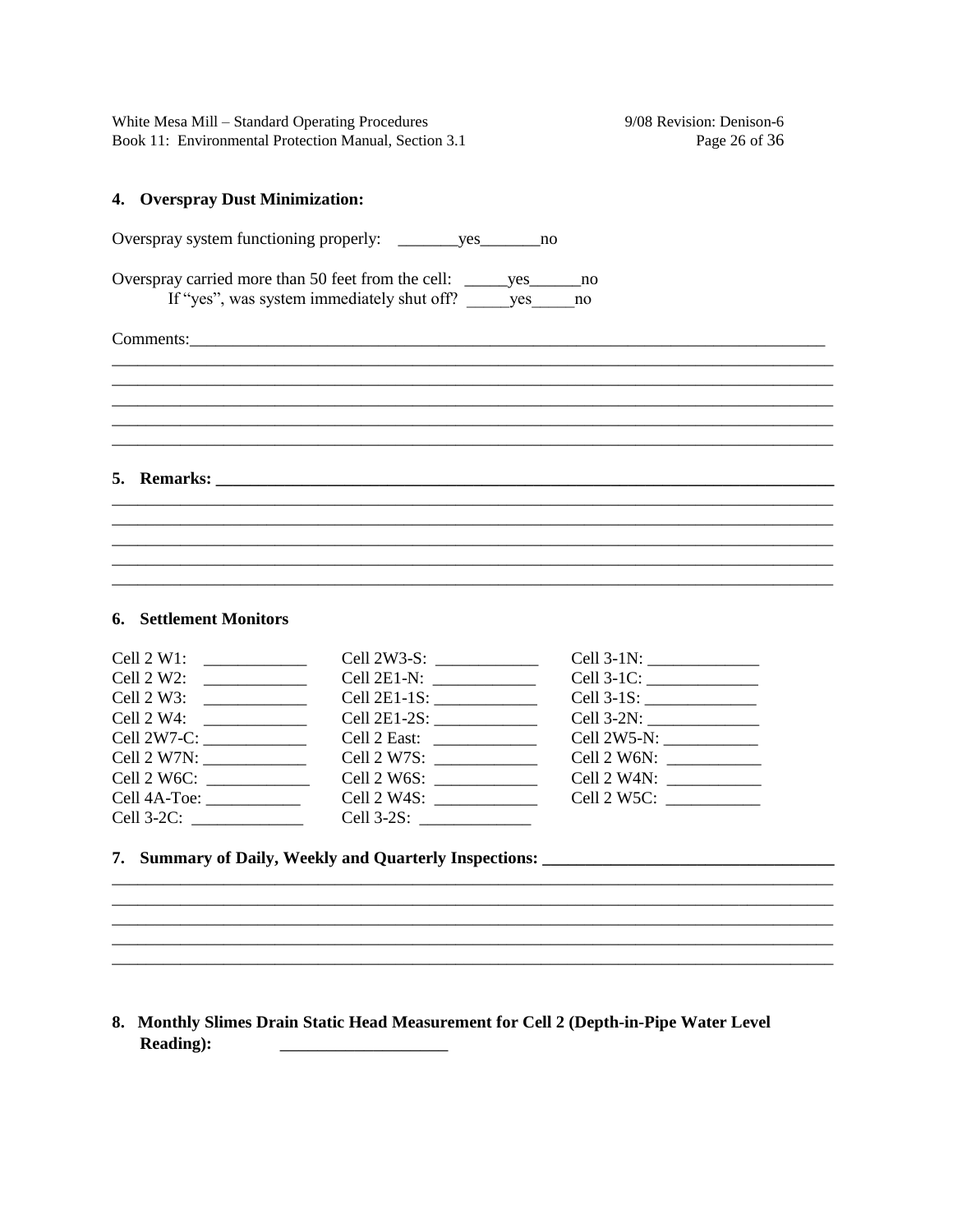9/08 Revision: Denison-6 Page 27 of 36

#### **APPENDIX A (CONT.)**

## **WHITE MESA MILL TAILINGS MANAGEMENT SYSTEM**

#### **QUARTERLY INSPECTION DATA**

Date:

####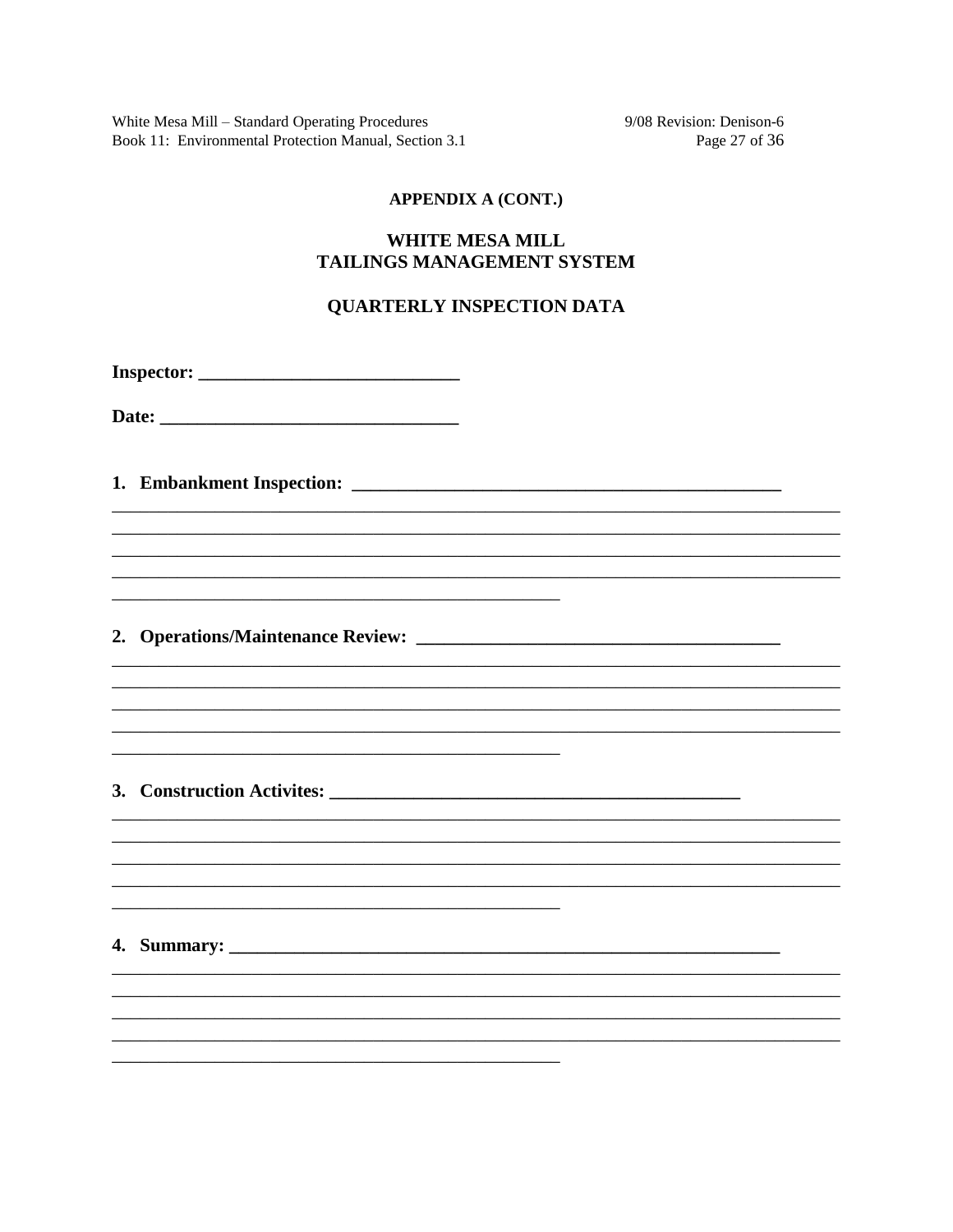9/08 Revision: Denison-6 Page 28 of 36

# **APPENDIX A (CONT.)**

| ORE STORAGE/SAMPLE PLANT WEEKLY INSPECTION REPORT |  |                                                                                                             |
|---------------------------------------------------|--|-------------------------------------------------------------------------------------------------------------|
|                                                   |  | Week of __________ through ____________ Date of Inspection: _____________________                           |
|                                                   |  |                                                                                                             |
| Weather conditions for the week:                  |  |                                                                                                             |
| Blowing dust conditions for the week:             |  |                                                                                                             |
| Corrective actions needed or taken for the week:  |  |                                                                                                             |
|                                                   |  |                                                                                                             |
|                                                   |  | Are all bulk feedstock materials stored in the area indicated on the attached diagram:                      |
| within water-tight containers:<br>$yes:$ no:      |  | Are all alternate feedstock materials located outside the area indicated on the attached diagram maintained |
| Conditions of storage areas for materials:        |  |                                                                                                             |
|                                                   |  |                                                                                                             |
| Other comments:                                   |  |                                                                                                             |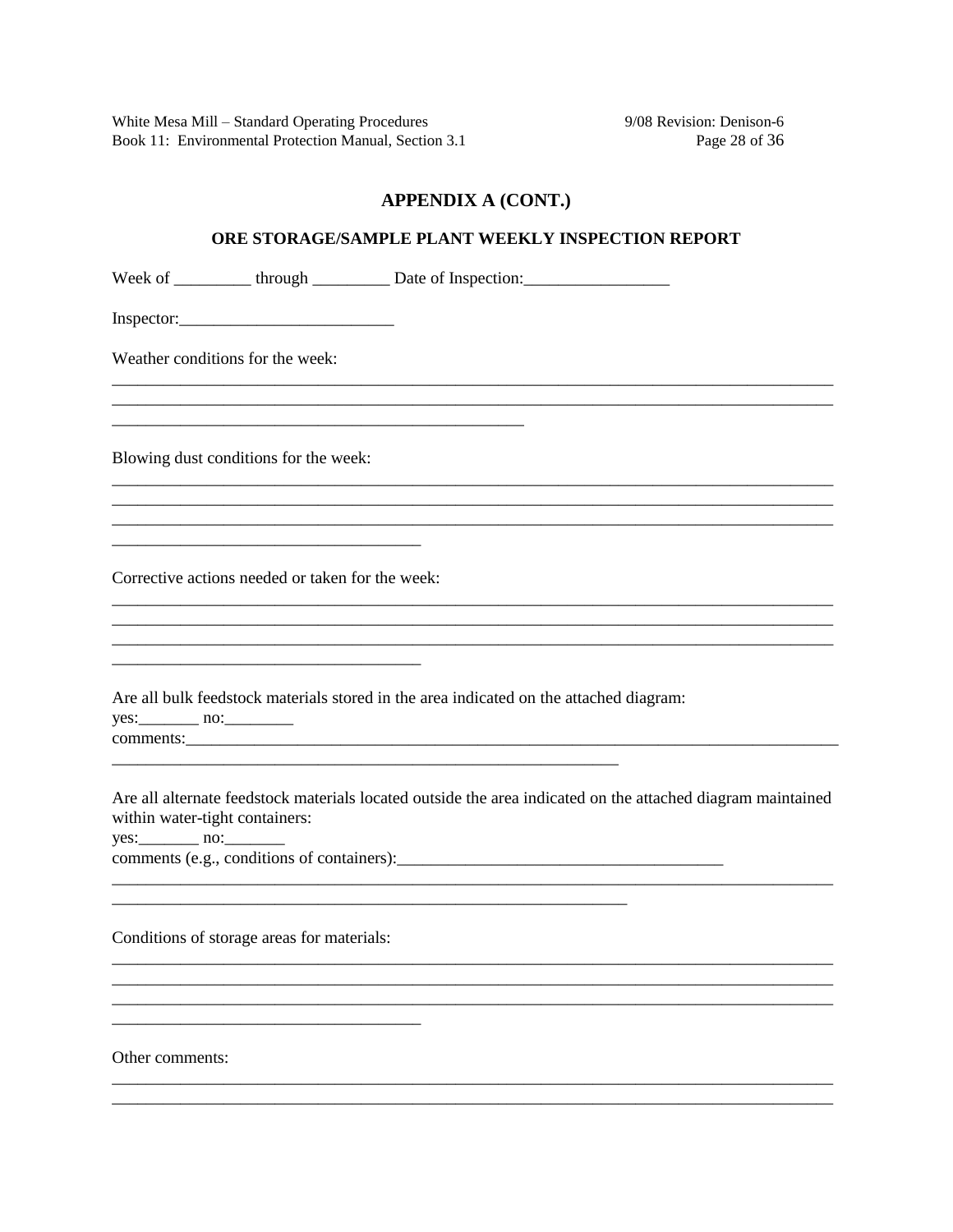# **APPENDIX B**

# **TAILINGS INSPECTOR TRAINING**

This document provides the training necessary for qualifying management-designated individuals for conducting daily tailings inspections. Training information is presented by the Radiation Safety Officer or designee from the Environmental Department. Daily tailings inspections are conducted in accordance with the White Mesa Mill Tailings Management System and Discharge Minimization Technology (DMT) Monitoring Plan. The Radiation Safety Officer or designee from the Radiation Safety Department is responsible for performing monthly and quarterly tailings inspections. Tailings inspection forms will be included in the monthly tailings inspection reports, which summarize the conditions, activities, and areas of concern regarding the tailings areas.

## **Notifications:**

The inspector is required to record whether all inspection items are normal (satisfactory, requiring no action) or that conditions of potential concernexist (requiring action). A "check" mark indicates no action required. If conditions of potential concernexist the inspector should mark an "X" in the area the condition pertains to, note the condition, and specify the corrective action to be taken. If an observable concern is made, it should be noted on the tailings report until the corrective action is taken and the concern is remedied. The dates of all corrective actions should be noted on the reports as well.

Any major catastrophic events or conditions pertaining to the tailings area should be reported immediately to the Mill Manager or the Radiation Safety Officer, one of whom will notify Corporate Management. If dam failure occurs, notify your supervisor and the Mill Manager immediately. The Mill Manager will then notify Corporate Management, MSHA (303-231-5465), and the State of Utah, Division of Dam Safety (801-538-7200).

# **Inspections:**

All areas of the tailings disposal system are routinely patrolled and visible observations are to be noted on a daily tailings inspection form. Refer to Appendix A for an example of the daily tailings inspection form. The inspection form consists of three pages and is summarized as follows:

# **1. Tailings Slurry Transport System:**

The slurry pipeline is to be inspected for leaks, damage, and sharp bends. The pipeline joints are to be monitored for leaks, and loose connections. The pipeline supports are to be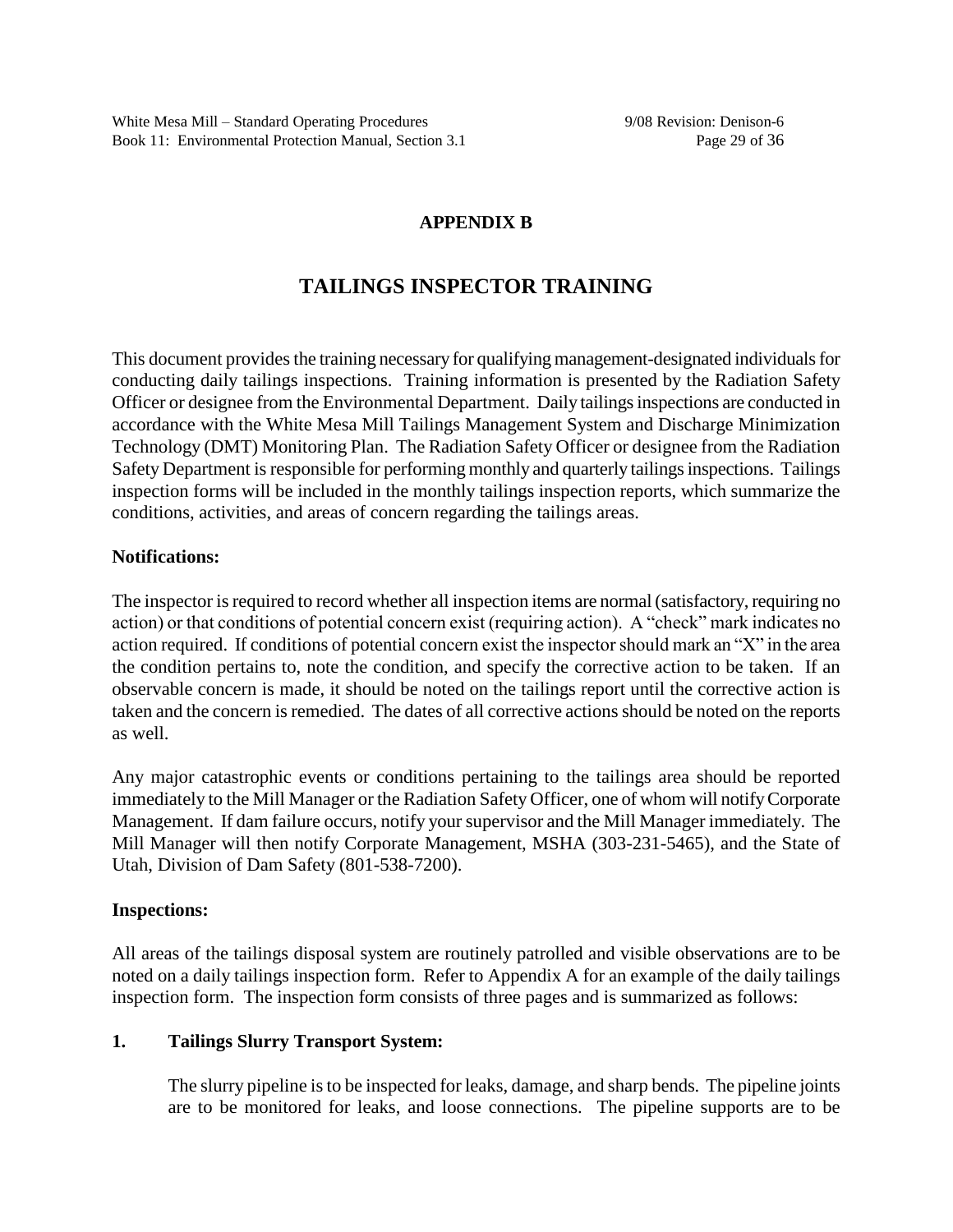inspected for damage and loss of support. Valves are also to be inspected particularly for leaks, blocked valves, and closed valves. Points of discharge need to be inspected for improper location and orientation.

# **2. Operational Systems:**

Operating systems including water levels, beach liners, and covered areas are items to be inspected and noted on the daily inspection forms. Sudden changes in water levels previously observed or water levels exceeding the operating level of a pond are potential areas of concern and should be noted. Beach areas that are observed as having cracks, severe erosion or cavities are also items that require investigation and notation on daily forms. Exposed liner or absence of cover from erosion are potential items of concern for ponds and covered areas. These should also be noted on the daily inspection form.

Cells 1, 3 and 4A solution levels are to be monitored closely for conditions nearing maximum operating level and for large changes in the water level since the last inspection. All pumping activities affecting the water level will be documented. In Cells 1 and 3, the PVC liner needs to be monitored closely for exposed liner, especially after storm events. It is important to cover exposed liner immediately as exposure to sunlight will cause degradation of the PVC liner. Small areas of exposed liner should be covered by hand. Large sections of exposed liner will require the use of heavy equipment

These conditions are considered serious and require immediate action. After these conditions have been noted to the Radiation Safety Officer, a work order will be written by the Radiation Safety Officer and turned into the Maintenance Department. All such repairs should be noted in the report and should contain the start and finish date of the repairs.

# **3. Dikes and Embankments:**

Inspection items include the slopes and the crests of each dike. For slopes, areas of concern are sloughs or sliding cracks, bulges, subsidence, severe erosion, moist areas, and areas of seepage outbreak. For crests, areas of concern are cracks, subsidence, and severe erosion. When any of these conditions are noted, an "X" mark should be placed in the section marked for that dike.

In addition, the dikes, in particular dikes 3, 4A-S and 4A-W, should be inspected closely for mice holes and more importantly for prairie dog holes, as the prairie dogs are likely to burrow in deep, possibly to the liner. If any of these conditions exist, the inspection report should be marked accordingly.

## **4. Flow Rates:**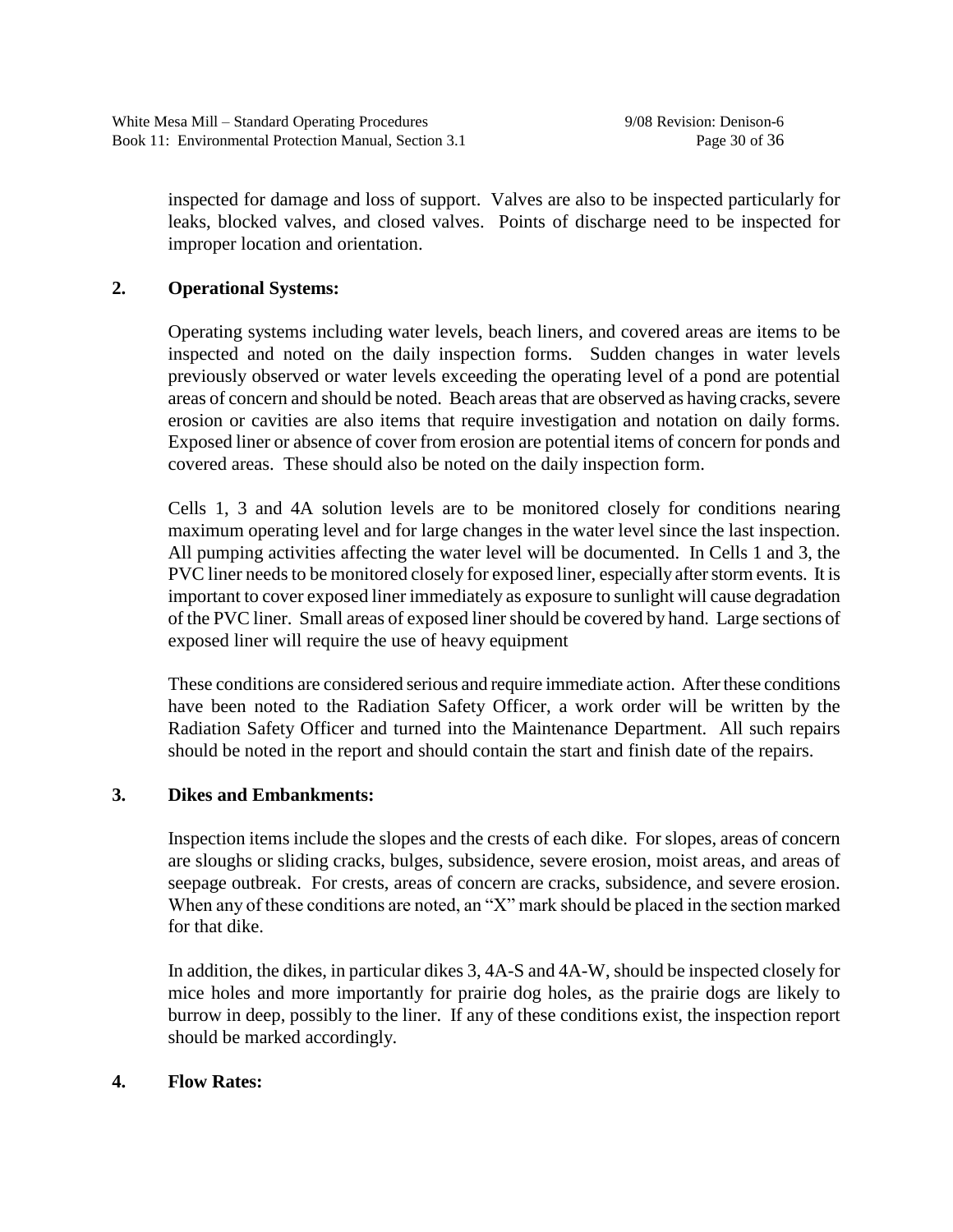Presence of all flows in and out of the cells should be noted. Flow rates are to be estimated in gallons per minute (GPM). Rates need to be determined for slurry lines, pond return, SXtails, and the spray system. During non-operational modes, the flow rate column should be marked as "0". The same holds true when the spray system is not utilized.

# **5. Physical Inspection of Slurry Line(s):**

A physical inspection of all slurry lines has to be made every 4 hours during operation of the mill. If possible, the inspection should include observation of the entire discharge line and discharge spill point into the cell. If "fill to elevation" flags are in place, the tailings and build-up is to be monitored and controlled so as to not cover the flags.

## **6. Dust Control:**

Dusting and wind movement of tailings should be noted for Cells 2, 3, and 4A. Other observations to be noted include a brief description of present weather conditions, and a record of any precipitation received. Any dusting or wind movement of tailings should be documented. In addition, an estimate should be made for wind speed at the time of the observed dusting or wind movement of tailings.

The Radiation Safety Department measures precipitation on a daily basis. Daily measurements should be made as near to 8:00 a.m. as possible every day. Weekend measurements will be taken by the Shifter as close to 8:00 a.m. as possible. All snow or ice should be melted before a reading is taken.

# **7. Observations of Potential Concern:**

All observations of concern during the inspection should be noted in this section. Corrective action should follow each area of concern noted. All work orders issued, contacts, or notifications made should be noted in this section as well. It is important to document all these items in order to assure that the tailings management system records are complete and accurate.

# **8. Map of Tailings Cells:**

The last section of the inspection involves drawing, as accurately as possible, the following items where applicable.

- 1. Cover area
- 2. Beach/tailing sands area
- 3. Solution as it exists
- 4. Pump lines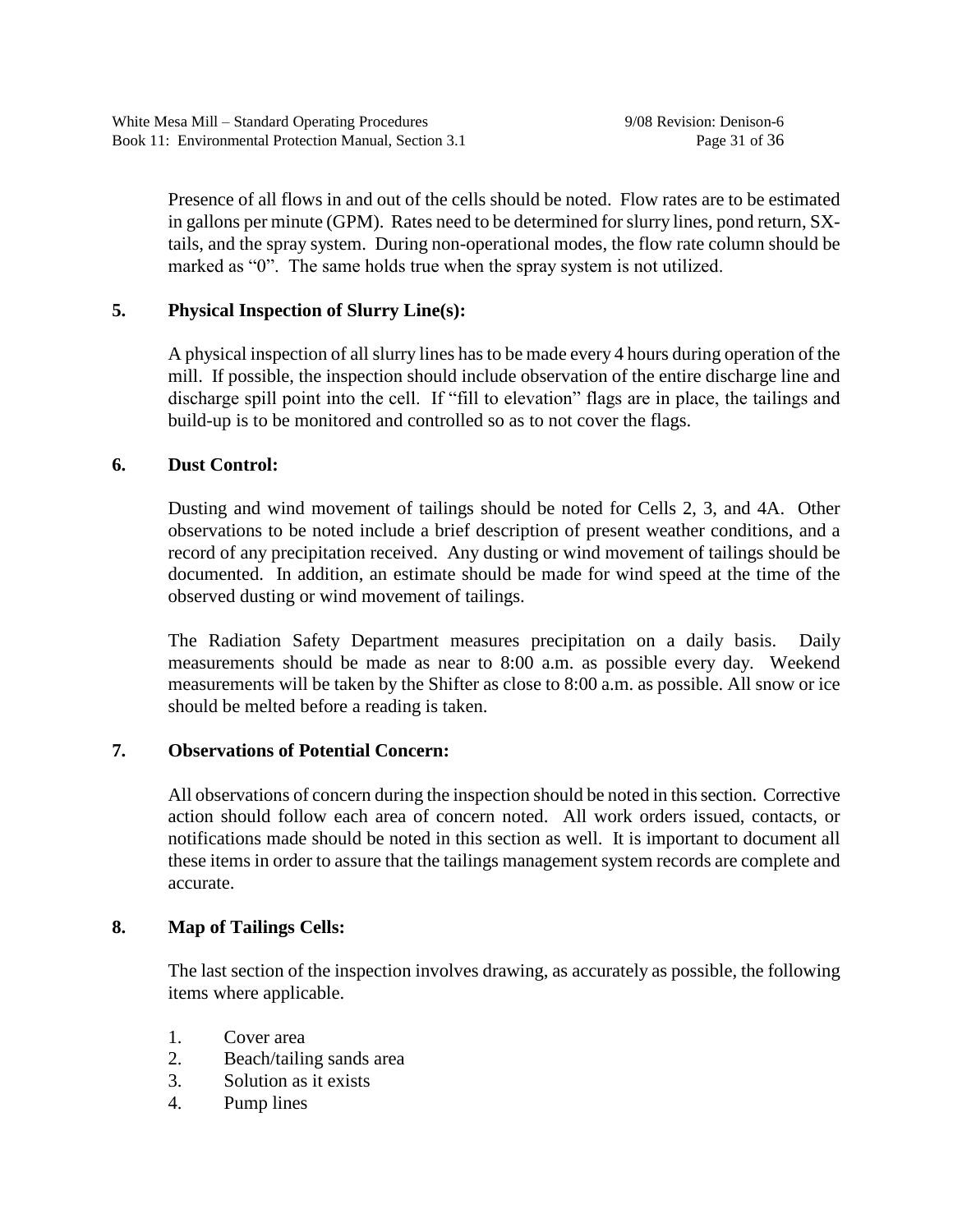- 5. Activities around tailings cell (i.e. hauling trash to the dump, liner repairs, etc.)
- 6. Slurry discharge when operating
- 7. Over spray system when operating

# **9. Safety Rules:**

All safety rules applicable to the mill are applicable when in the tailings area. These rules meet the required MSHA regulations for the tailings area. Please pay particular notice to the following rules:

- 1. The posted speed limit for the tailings area is 15 mph and should not be exceeded.
- 2. No food or drink is permitted in the area.
- 3. All personnel entering the tailings area must have access to a two-way radio.
- 4. Horseplay is not permitted at any time.
- 5. Only those specifically authorized may operate motor vehicles in the restricted area.
- 6. When road conditions are muddy or slick, a four-wheel drive vehicle is required in the area.
- 7. Any work performed in which there is a danger of falling or slipping in the cell will require the use of a safety belt or harness with attended life line and an approved life jacket. A portable eyewash must be present on site as well.
- 8. Anytime the boat is used to perform any work; an approved life jacket and goggles must be worn at all times. There must also be an approved safety watch with a two-way handheld radio on shore. A portable eyewash must be present on site as well.

# **10. Preservation of Wildlife:**

Every effort should be made to prevent wildlife and domesticated animals from entering the tailings area. All wildlife observed should be reported on the Wildlife Report Worksheet during each shift. Waterfowl seen near the tailings cells should be discouraged from landing by the use of noisemakers.

# **11. Certification:**

Following the review of this document and on-site instruction on the tailings system inspection program, designated individuals will be certified to perform daily tailings inspections. The Radiation Safety Officer authorizes certification. Refer to the Certification Form, Appendix C. This form should be signed and dated only after a thorough review of the tailings information previously presented. The form will then be signed by the Radiation Safety Officer and filed.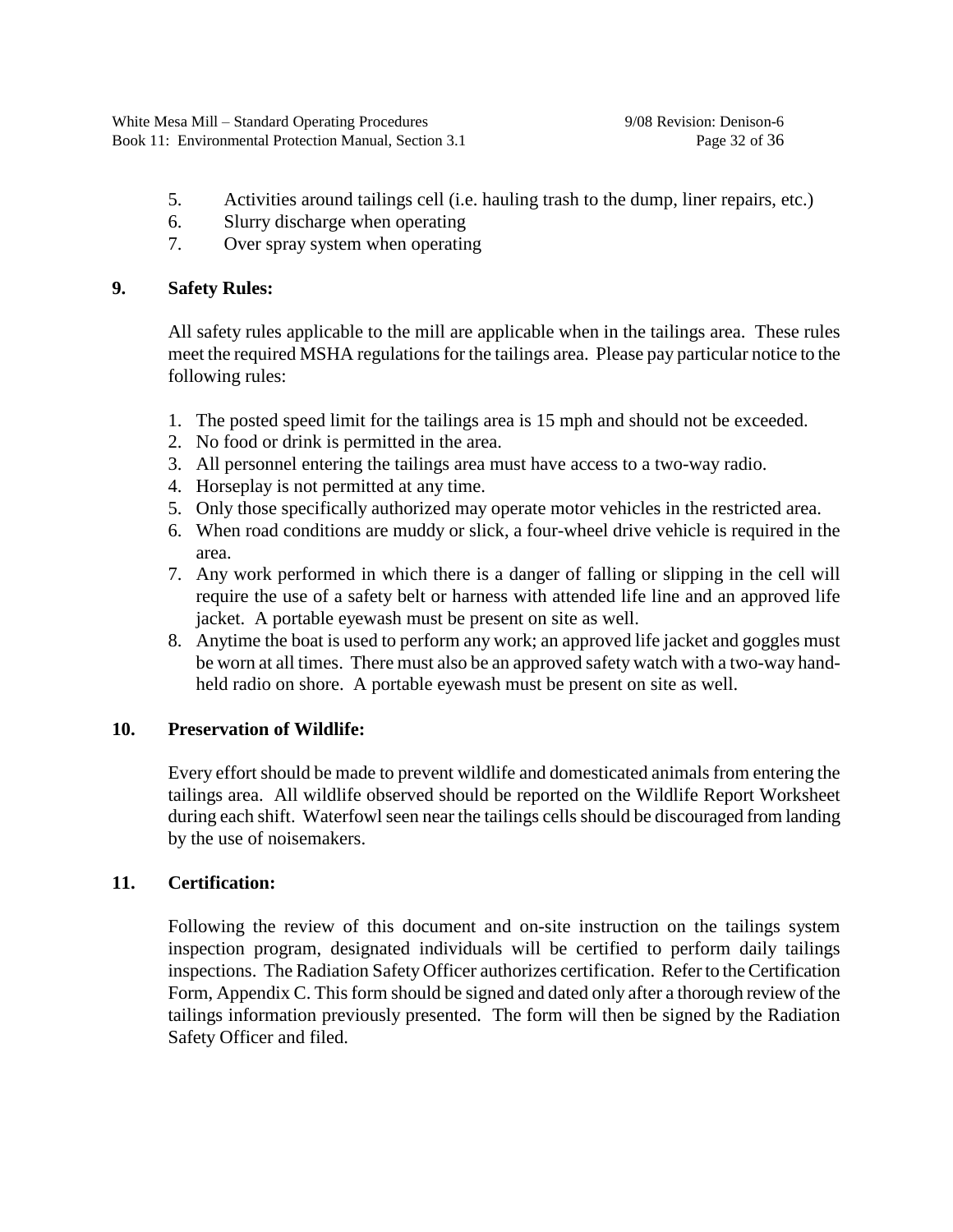White Mesa Mill – Standard Operating Procedures 9/08 Revision: Denison-6 Book 11: Environmental Protection Manual, Section 3.1 Page 33 of 36

## **APPENDIX C**

## **CERTIFICATION FORM**

Date: \_\_\_\_\_\_\_\_\_\_\_\_\_\_\_\_\_\_\_\_\_\_\_\_\_\_

Name:

I have read the document titled "Tailings Management System, White Mesa Mill Tailings Inspector Training" and have received on-site instruction at the tailings system. This instruction included documentation of daily tailings inspections, analysis of potential problems (dike failures, unusual flows), notification procedures and safety.

Signature

I certify that the above-named person is qualified to perform the daily inspection of the tailings system at the White Mesa Mill.

> Radiation Safety Personnel/ Tailings System Supervisor

> \_\_\_\_\_\_\_\_\_\_\_\_\_\_\_\_\_\_\_\_\_\_\_\_\_\_\_\_\_\_\_\_\_\_\_\_

\_\_\_\_\_\_\_\_\_\_\_\_\_\_\_\_\_\_\_\_\_\_\_\_\_\_\_\_\_\_\_\_\_\_\_\_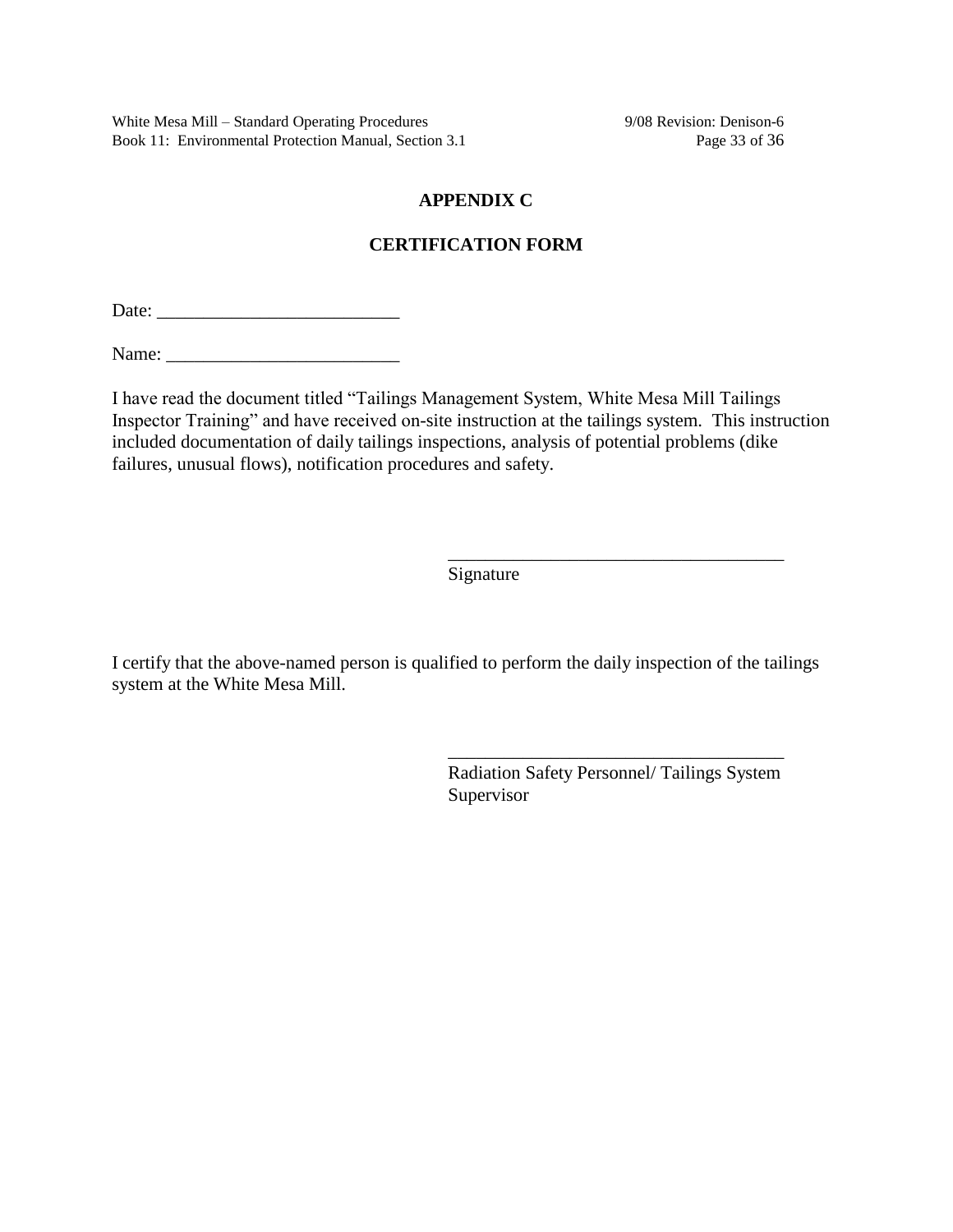White Mesa Mill – Standard Operating Procedures 9/08 Revision: Denison-6 Book 11: Environmental Protection Manual, Section 3.1 Page 34 of 36

# APPENDIX D FEEDSTOCK STORAGE AREA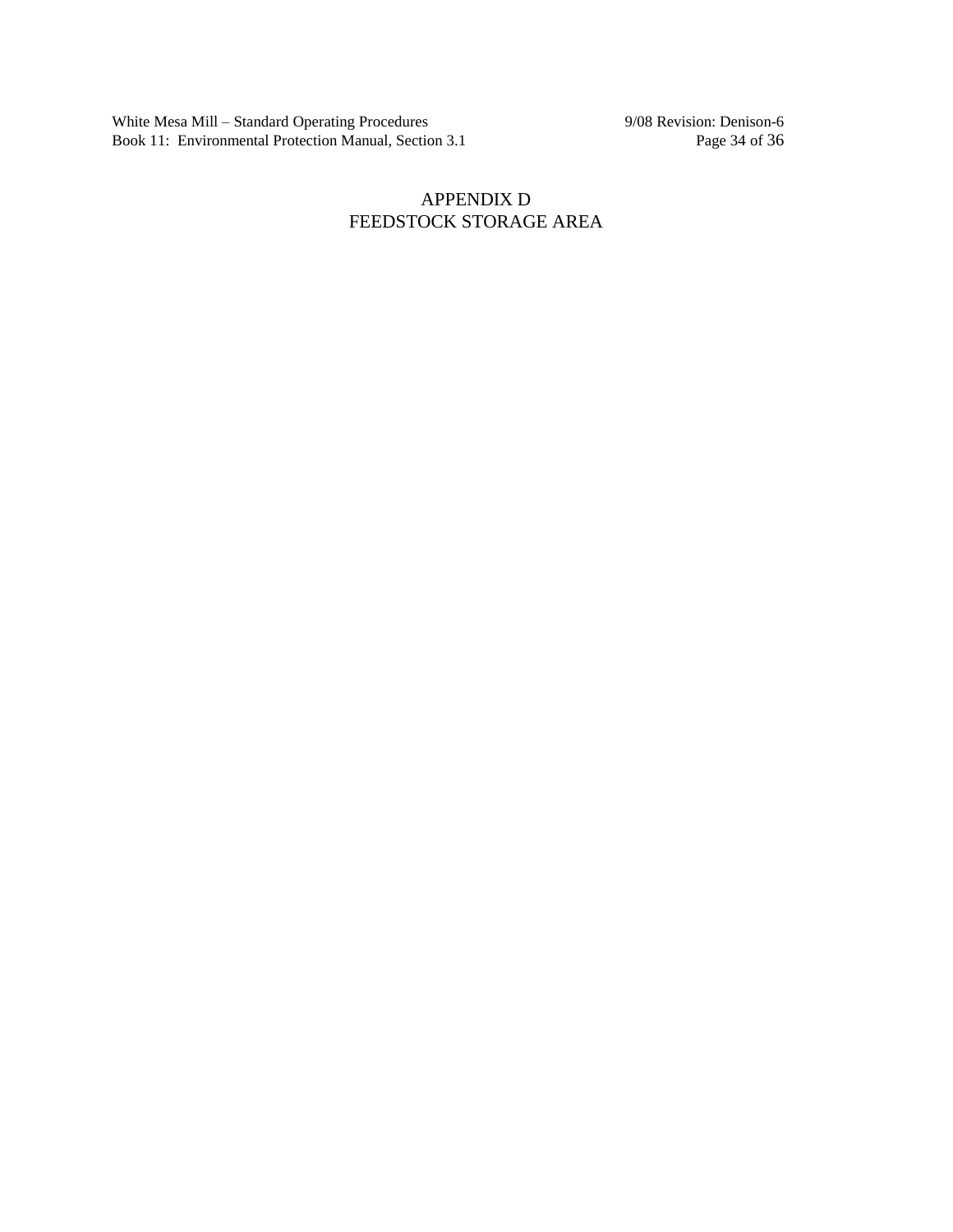White Mesa Mill – Standard Operating Procedures 9/08 Revision: Denison-6<br>Book 11: Environmental Protection Manual, Section 3.1 Page 35 of 36 Book 11: Environmental Protection Manual, Section 3.1

# APPENDIX E

TABLES